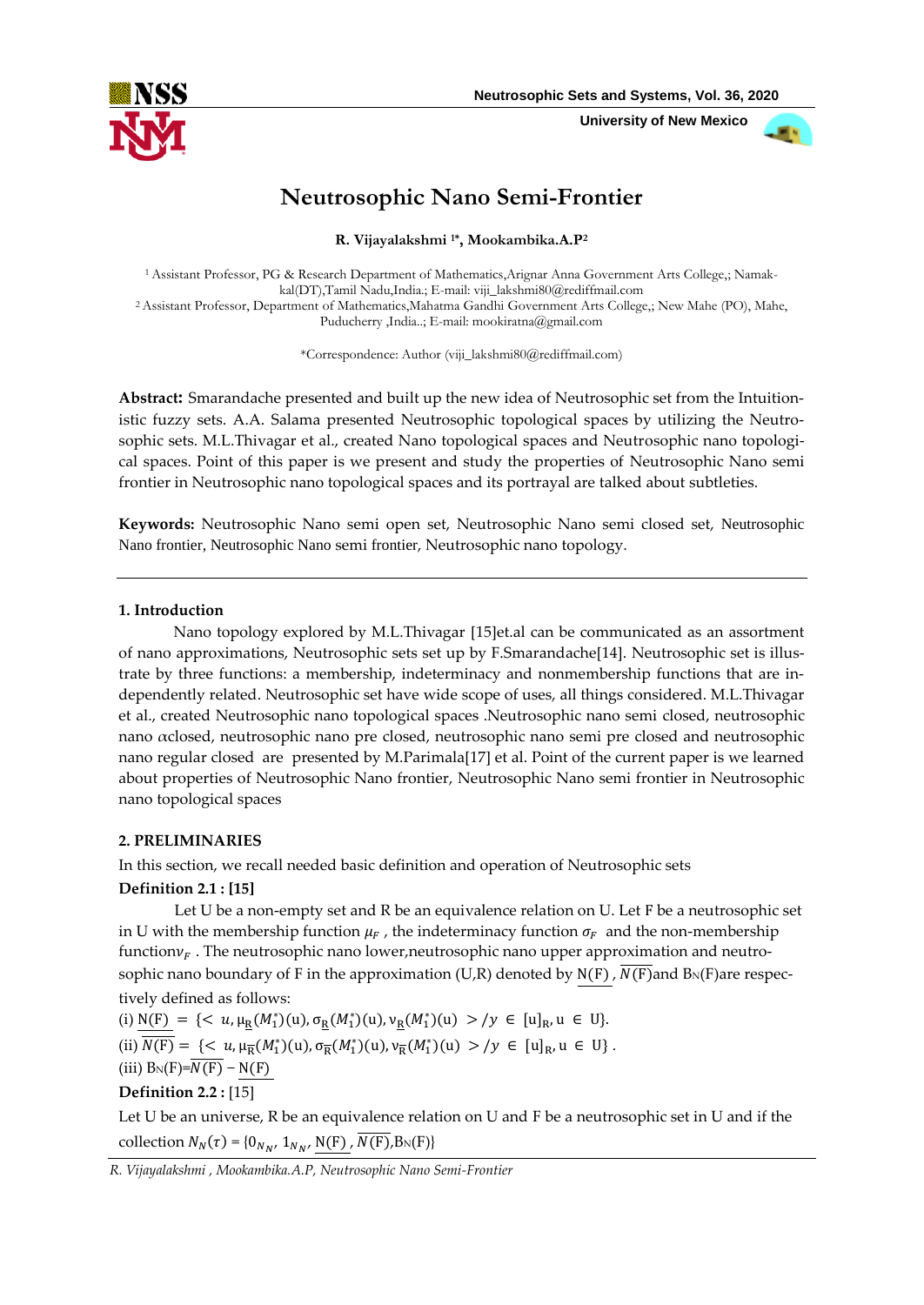forms a topology then it is said to be a neutrosophic nano topology. We call (U,  $N_N(\tau)$ ) as the neutrosophic nano topological space. The elements of  $N_N(\tau)$  are called neutrosophic nano open sets. **Definition 2.3 : [15]**

Let U be a nonempty set and the Neutrosophic sets  $M_1^*$  and  $M_2^*$  in the form  $M_1^* = \{ \langle u : \mu_{M_1^*}(u), \sigma_{M_1^*}(u), \nu_{M_1^*}(u) \rangle, u \in U \},$ 

 $M_2^* = \{<\mathbf{u}:\mu_{M_2^*}(u), \sigma_{M_2^*}(u), \ \nu_{M_2^*}(u)>, \ \mathbf{u} \in \mathbf{U}\}\}.$ 

Then the following statements hold:

(i)  $0_{N_N}$  = {< u, 0, 0, 1 >: u $\in$ U} and  $1_{N_N}$  = {< u, 1, 1, 0 >: u $\in$ U}. (ii)  $M_1^* \subseteq M_2^*$  iff  $\{ \mu_{M_1^*}(u) \leq \mu_{M_2^*}(u), \sigma_{M_1^*}(u) \leq \sigma_{M_2^*}(u), \nu_{M_1^*}(u) \geq \nu_{M_2^*}(u), \forall u \in U \}.$ (iii)  $M_1^* = M_2^*$  iff  $M_1^* \subseteq M_2^*$  and  $M_2^* \subseteq M_1^*$ . (iv)  $M_1^*$ <sup>c</sup> ={< u,  $v_{M_1^*}(u)$ , 1 –  $\sigma_{M_1^*}(u)$ ,  $\mu_{M_1^*}(u)$  >: u ∈ U}.  $(v)$   $M_1^* \cap M_2^* = \{u, \mu_{M_1^*}(u) \wedge \mu_{M_2^*}(u), \sigma_{M_1^*}(u) \wedge \sigma_{M_2^*}(u), \nu_{M_1^*}(u) \vee \nu_{M_2^*}(u), \forall u \in U\}.$  $(vi)$   $M_1^* \cup M_2^* = \{u, \mu_{M_1^*}(u) \vee \mu_{M_2^*}(u), \sigma_{M_1^*}(u) \vee \sigma_{M_2^*}(u), \nu_{M_1^*}(u) \wedge \nu_{M_2^*}(u), \forall u \in U\}.$ (vii) ∪ $M_j^* = \langle u, \vee, \vee, \wedge \rangle$ (viii)  $\cap M_j^* = \langle u, \land, \land, \lor \rangle$ (ix)  $M_1^* - M_2^* = M_1^* \cap \otimes M_2^{*C}$ **Proposition 2.4 [15]** For any Neutrosophic Nano set  $M_1^*$  in (U,  $N_N(\tau)$ )) we have (1)  $N^{N}C1 ((M_{1}^{*})^{c}) = (N^{N}Int (M_{1}^{*}))^{c}$ , (2)  $N^N \text{Int } ((M_1^*)^C) = (N^N \text{Cl } (M_1^*))^C$ . (3)  $M_1^* \subseteq M_2^* \Rightarrow N^N \text{Int} (M_1^*) \subseteq N^N \text{Int} (M_2^*)$ , (4)  $M_1^* \subseteq M_2^*$  ⇒  $N^NCl(M_1^*) \subseteq N^NCl(M_2^*)$ , (5)  $N^N \text{Int} (N^N \text{Int} (M_1^*)) = N^N \text{Int} (M_1^*)$ , (6)  $N<sup>N</sup>C1 (N<sup>N</sup>C1 (M<sub>1</sub><sup>*</sup>)) = N<sup>N</sup>C1 (M<sub>1</sub><sup>*</sup>),$ (7)  $N^N$ Int  $(M_1^* \cap M_2^*)$ ) =  $N^N$ Int  $(M_1^*) \cap N^N$ Int  $(M_2^*)$ , (8)  $N<sup>N</sup>C1 (M<sub>1</sub><sup>*</sup> \cup M<sub>2</sub><sup>*</sup>) = N<sup>N</sup>C1(M<sub>1</sub><sup>*</sup>) \cup N<sup>N</sup>C1(M<sub>2</sub><sup>*</sup>),$ (9)  $N^N \text{Int} \left( \textbf{0}_{N_N} \right) = \textbf{0}_{N_N}$  , (10)  $N^N \text{Int} (1_{N_N}) = 1_{N_N}$ , (11)  $N^{N}\mathrm{Cl}\left(0_{N_{N}}\right)=0_{N_{N}}$  , (12)  $N^{N}\mathrm{Cl}\left(1_{N_{N}}\right)=1_{N_{N}}$  ,  $(13)$   $M_1^* \subseteq M_2^* \Rightarrow (M_2^{*C} \subseteq M_1^{*C})$ (14)  $N^N C1 (M_1^* \cap M_2^*) \subseteq N^N C1 (M_1^*) \cap N^N C1 (M_2^*),$ (15)  $N^N \text{Int} \ (M_1^* \cup M_2^*) \supseteq N^N \text{Int} \ (M_1^*) \cup N^N \text{Int} \ (M_2^*).$ 

# **3. NEUTROSOPHIC NANO FRONTIER**

In this section, the concepts of the Neutrosophic Nano frontier in Neutrosophic Nano topological space are introduced and also discussed their characterizations with some related examples. **Definition 3.1.**

Let U be a *N-N-T-S* and let  $M_1^*$  ®®*NNS* (U). Neutrosophic Nano frontier of  $M_1^*$  and is denoted by *NFr*  $(M_1^*)$ . i.e.,  $N^N F r (M_1^*) = N^N Cl(M_1^*) \cap N^N Cl(M_1^*)^C$ .

**Proposition 3.2.** For each  $M_1^*$  ⊗⊗NNS(U),  $M_1^*$  ∪⊚N<sup>N</sup>Fr ( $M_1^*$ ) ⊆ N<sup>N</sup>Cl ( $M_1^*$ ).

**Proof :** Let  $M_1^*$  be the *NNS* in the N-N-T-S U. Using Definition 3.1.,

 $M_1^*$  ∪⊚ $N^N F$ r ( $M_1^*$ ) =  $M_1^*$  ∪(  $N^N C l$  ( $M_1^*$ ) ∩⊚ $N^N C l$  (( $M_1^*$ <sup>C</sup>))

 $=(M_1^* \cup \text{ON}^N Cl \ (M_1^*)) \cap \text{ON}^N \cup \text{ON}^N Cl \ ((M_1^{*C}))$ 

⊆⊚ $N<sup>N</sup>Cl (M<sub>1</sub><sup>*</sup>) \cap ∘N<sup>N</sup>Cl (M<sub>1</sub><sup>*</sup><sup>C</sup>)$ 

⊆⊚ $N^N$ Cl  $(M_1^*)$ 

Hence  $M_1^* \cup \text{O}N^N F$ r  $(M_1^*) \subseteq \text{O}N^N Cl (M_1^*)$ .

**Example 3.3.**

Let U and  $A$  be two non-empty finite sets,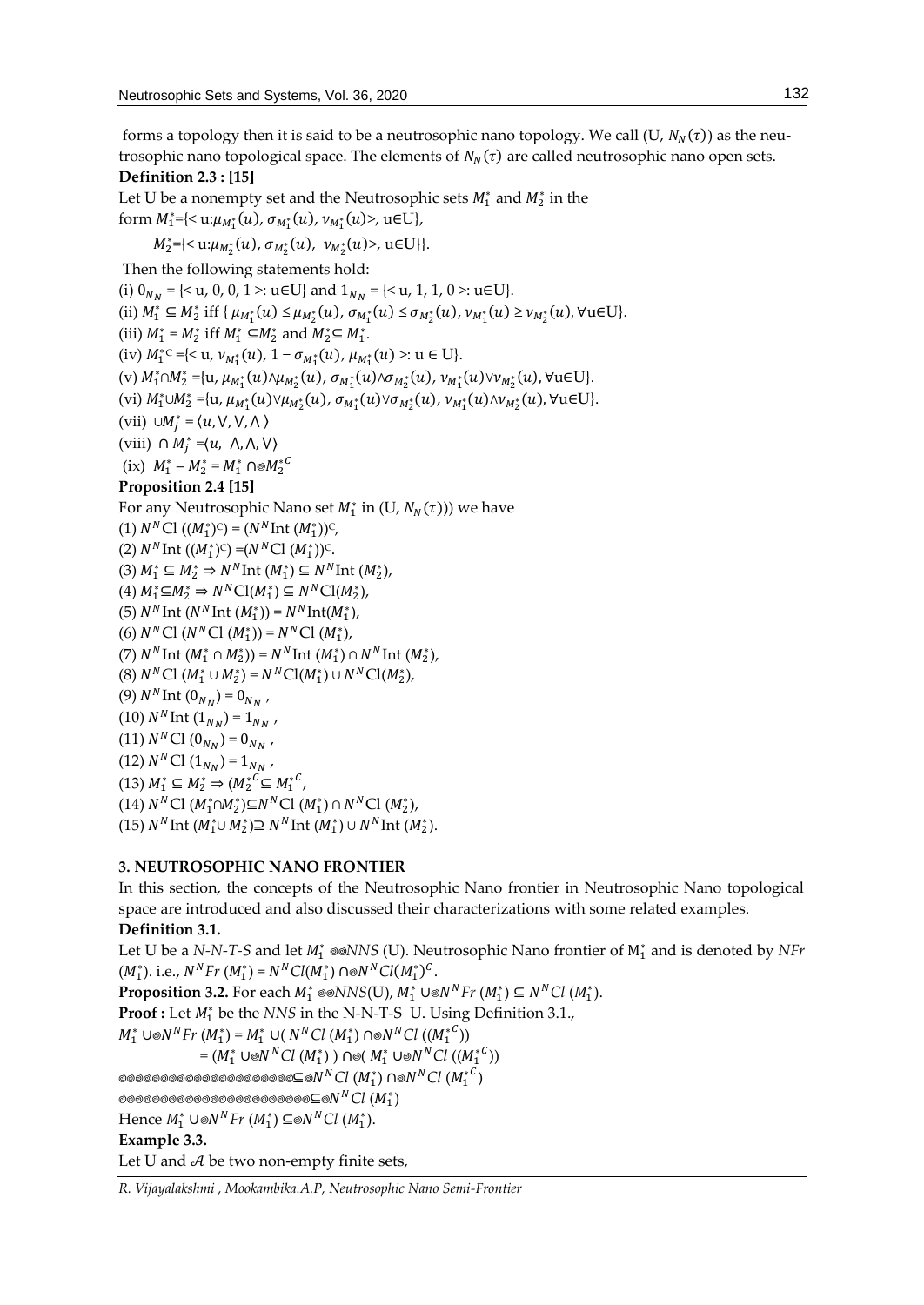where U is the universe and  $A$  the set of attributes The members of U=  $\{P_1, P_2, P_3, P_4\}$ are pressure patients Let  $U/R = \{P_1, P_2, P_3\}, \{P_4\}$  be an equivalence relation  $A = \{$ Salt food , colostreal food } are two attributes  $P_1 = \langle x, \frac{5}{10} \rangle$  $\frac{5}{10}$ ,  $\frac{10}{10}$  $\frac{10}{10}, \frac{1}{10}$ ,  $\left(\frac{9}{10}\right)$  $\frac{9}{10}$ ,  $\frac{2}{10}$  $\frac{2}{10}, \frac{5}{10}$ )  $P_2 = \langle x, \frac{2}{10} \rangle$  $\frac{2}{10}$ ,  $\frac{5}{10}$  $\frac{5}{10}, \frac{9}{10}$ ,  $\left(\frac{0}{10}\right)$  $\frac{0}{10}$ ,  $\frac{5}{10}$  $\frac{5}{10}, \frac{10}{10}$ )  $P_3 = \langle x, \left( \frac{5}{10} \right) \rangle$  $\frac{5}{10}$ ,  $\frac{10}{10}$  $\frac{10}{10}, \frac{1}{10}$ ,  $\left(\frac{9}{10}\right)$  $\frac{9}{10}$ ,  $\frac{5}{10}$  $\frac{5}{10}, \frac{5}{10}$ )  $P_4 = \langle x, \frac{2}{10} \rangle$  $\frac{2}{10}$ ,  $\frac{5}{10}$  $\frac{5}{10}, \frac{9}{10}$ ,  $\left(\frac{0}{10}\right)$  $\frac{0}{10}$ ,  $\frac{2}{10}$  $\frac{2}{10}, \frac{10}{10}$ )  $N_N(\tau) = \{0_{N_N}, 1_{N_N}\}$  $N_N(\tau) = \{0_{N_N},\,1_{N_N},\, {\rm N(F)}\,,\,\overline{N(F)},\allowbreak {\rm B_N(F)}\}$  $N(F) = \langle x, \frac{2}{\lambda} \rangle$  $\frac{2}{10}$ ,  $\frac{5}{10}$  $\frac{5}{10}, \frac{9}{10}$ ,  $\left(\frac{0}{10}\right)$  $\frac{0}{10}$ ,  $\frac{5}{10}$  $\frac{5}{10}, \frac{10}{10}$ )  $\overline{N(F)} = \langle x, \frac{5}{10} \rangle$  $\frac{5}{10}$ ,  $\frac{10}{10}$  $\frac{10}{10}, \frac{1}{10}$ ,  $\left(\frac{9}{10}\right)$  $\frac{9}{10}$ ,  $\frac{5}{10}$  $\frac{5}{10}, \frac{5}{10}$ )  $BN(F) = \langle \left( \frac{5}{10} \right) \rangle$  $\frac{5}{10}$ ,  $\frac{5}{10}$  $\frac{5}{10}, \frac{2}{10}$ ,  $\left(\frac{9}{10}\right)$  $\frac{9}{10}$ ,  $\frac{5}{10}$  $\frac{5}{10}, \frac{5}{10}$ )  $N_N(\tau)$ = {0<sub>NN</sub>, 1<sub>NN</sub>,  $\langle x, \frac{2}{10}\rangle$  $\frac{2}{10}$ ,  $\frac{5}{10}$  $\frac{5}{10}, \frac{9}{10}$ ,  $\left(\frac{0}{10}\right)$  $\frac{0}{10}$ ,  $\frac{5}{10}$  $\frac{5}{10}, \frac{10}{10}$ ),  $\left(\frac{5}{10}\right)$  $\frac{5}{10}$ ,  $\frac{10}{10}$  $\frac{10}{10}, \frac{1}{10}$ ,  $\left(\frac{9}{10}\right)$  $\frac{9}{10}$ ,  $\frac{5}{10}$  $\frac{5}{10}, \frac{5}{10}$ ),  $\langle \left( \frac{5}{10} \right)$  $\frac{5}{10}$ ,  $\frac{5}{10}$  $\frac{5}{10}, \frac{2}{10}$ ,  $\left(\frac{9}{10}\right)$  $\frac{9}{10}$ ,  $\frac{5}{10}$  $\frac{5}{10}, \frac{5}{10}$ ),  $\left\langle \frac{2}{10} \right\rangle$  $\frac{2}{10}$ ,  $\frac{5}{10}$  $\frac{5}{10}, \frac{9}{10}$ ,  $\left(\frac{0}{10}\right)$  $\frac{0}{10}$ ,  $\frac{2}{10}$  $\frac{2}{10}, \frac{10}{10}$ ) } Here  $N^NCl$  (P<sub>3</sub>) = 1<sub>N<sub>N</sub></sub> and  $N^NCl$  (  $P_3^c$ ) =  $\langle \left(\frac{2}{10}\right)^2 \frac{1}{10}\left(\frac{2}{10}\right)^2 \frac{1}{10}\left(\frac{2}{10}\right)^2$  $\frac{2}{10}$ ,  $\frac{5}{10}$  $\frac{5}{10}, \frac{5}{10}$ ,  $\left(\frac{5}{10}\right)$  $\frac{5}{10}$ ,  $\frac{5}{10}$  $\frac{5}{10}, \frac{9}{10}$ ). Using Definition 2.1,  $N^N Fr (M_1^*) = \langle \left( \frac{2}{100}\right)^2$  $\frac{2}{10}$ ,  $\frac{5}{10}$  $\frac{5}{10}, \frac{5}{10}$ ,  $\left(\frac{5}{10}\right)$  $\frac{5}{10}$ ,  $\frac{5}{10}$  $\frac{5}{10}, \frac{9}{10}$ ). Also *M*<sup>\*</sup><sub>1</sub> ∪⊚*N<sup>N</sup>Fr* (*M*<sup>\*</sup><sub>1</sub>) =  $\langle \left( \frac{5}{10} \right)$  $\frac{5}{10}$ ,  $\frac{10}{10}$  $\frac{10}{10}, \frac{1}{10}$ ,  $\left(\frac{9}{10}\right)$  $\frac{9}{10}$ ,  $\frac{5}{10}$  $\frac{5}{10}, \frac{5}{10}$ )  $\subseteq$   $1_{N_N}$ . Therefore  $N<sup>N</sup>Cl$  ( $M_1^*$ ) =  $1<sub>N<sub>N</sub></sub> \nsubseteq \langle \left(\frac{5}{10}\right)$  $\frac{5}{10}$ ,  $\frac{10}{10}$  $\frac{10}{10}, \frac{1}{10}$ ,  $\left(\frac{9}{10}\right)$  $\frac{9}{10}$ ,  $\frac{5}{10}$  $\frac{5}{10}, \frac{5}{10}$ ). **Theorem 3.5.** For a NNS  $M_1^*$  in the N-N-T-S U,  $N^N Fr (M_1^*) = N^N Fr (M_1^{*C})$ . **Proof :** Let  $M_1^*$  be the *NNS* in the N-N-T-S U. Using Definition 3.1.,  $N^{N}Fr (M_{1}^{*}) = N^{N}Cl (M_{1}^{*}) \cap \text{N}^{N}Cl (M_{1}^{*})$  $=N^NCl (M_1^*{}^C) \cap N^NCl (M_1^*)$  $=N^NCl(M_1^{\ast C})\cap o N^NCl(M_1^{\ast C})^C$ Again by Definition 3.1,=  $N^N F r$  ( $M_1^{*C}$ ) Hence  $N^N F r (M_1^*) = N^N F r (M_1^{*C})$ . **Theorem 3.6.** If a  $N^N S M_1^*$  is a *NCS*, then  $N^N F r (M_1^*) \subseteq M_1^*$ . **Proof :** Let  $M_1^*$  be the  $N^N S$  in the Neutrosophic Nano topological space U. Using Definition 3.1.,  $N^{N}$ Fr (M<sub>1</sub><sup>\*</sup>) =  $N^{N}$ Cl (M<sub>1</sub><sup>\*</sup>)  $\cap$   $N^{N}$ Cl (M<sub>1</sub><sup>\*</sup><sup>C</sup>)  $\subseteq$   $N^{N}$ Cl (M<sub>1</sub><sup>\*</sup>) By Propositon  $(2.4)$ , =  $M_1^*$ Hence  $N^N F r$   $(M_1^*) \subseteq M_1^*$ , if  $M_1^*$  is  $N^N CS$  in U. The converse of the above theorem needs not be true as shown by the following example. **Theorem 3.7.** If a *NNS*  $M_1^*$  is  $N^NOS$ , then  $N^NFr$   $(M_1^*) \subseteq \otimes \otimes {M_1^*}^C$ . **Proof :** Let  $M_1^*$  be the *NNS* in the N-N-T-S U. Using Definition 3.1,  $M_1^*$  is  $N^NOS$  implies  $M_1^*{}^C$  is  $N^NCS$  in U. By Theorem 3.6,  $N^NFr (M_1^*{}^C) \subseteq M_1^*{}^C$  and by Theorem 3.5, we get  $N^N F r$   $(M_1^*) \subseteq M_1^{*C}$ **Theorem 3.8.** For a *NNS*  $M_1^*$  in the *N<sup>N</sup>TS* U,  $(N^N Fr (M_1^*))^c = N^N Int (M_1^*) \cup N^N Int (M_1^{*c})$ . **Proof :**  Let  $M_1^*$  be the N<sup>N</sup>S in the N-N-T-S U. Using Definition 3.1.,

 $(N^N Fr (M_1^*))^c = (N^N Cl (M_1^*))^c (\cap \otimes N^N Cl (M_1^{*c})))$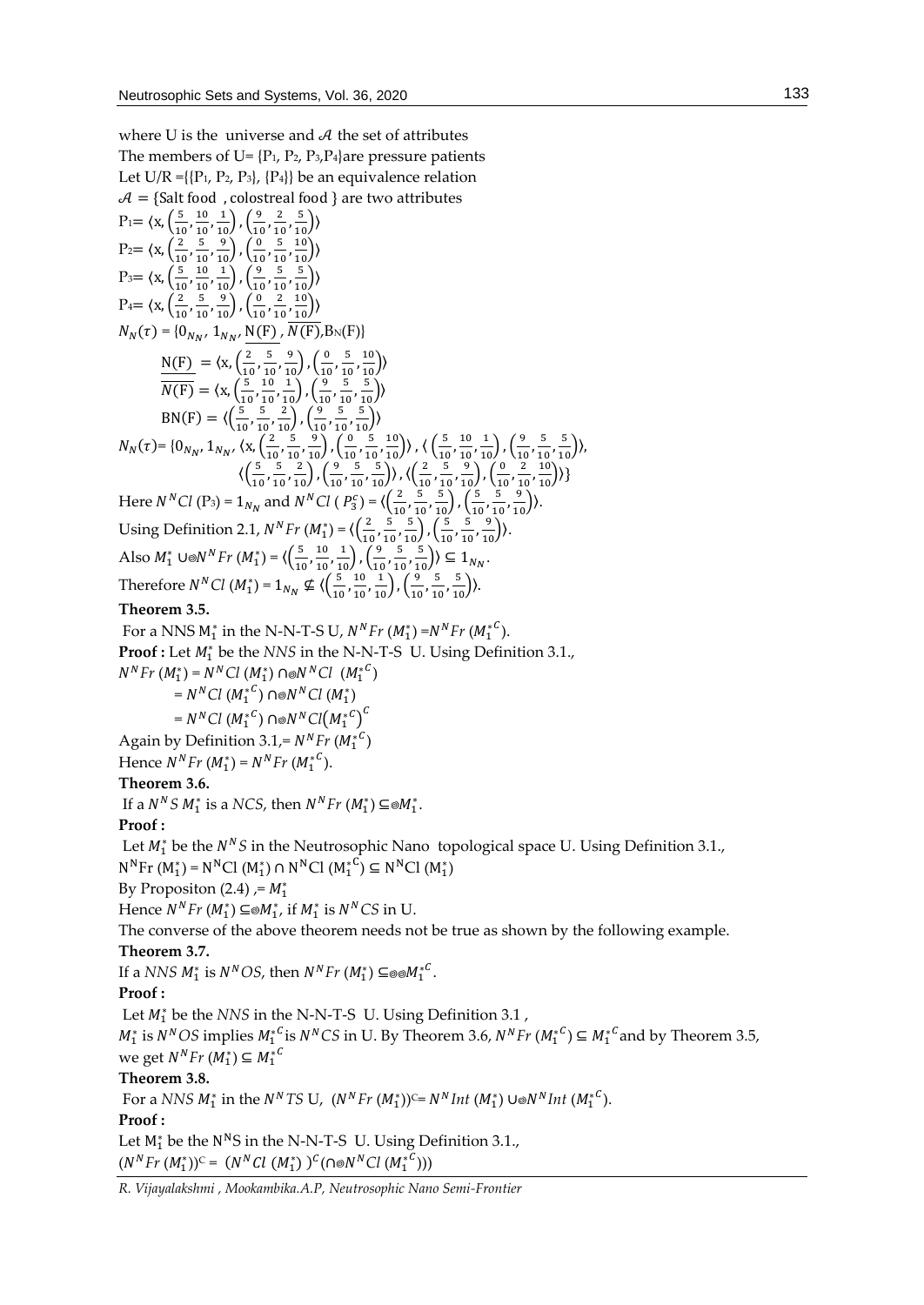By Propositon (2.4)  $\left. \quad \right. = (N^N C l \ (M_1^*) \ )^C \cup \text{\textcircled{}} \big( N^N C l \ (M_1^{*C}) \big) \big)^C$ By Propositon (2.4),=  $N^N Int (M_1^{*C}) \cup N^N Int (M_1^*)$ Hence  $(N^{N}Fr \ (M_{1}^{*}))^{C} = N^{N} Int \ (M_{1}^{*}) \cup \text{N}^{N} Int \ (M_{1}^{*C}).$ **Theorem 3.9** Let  $M_1^* \subseteq M_2^*$  and  $M_2^* \otimes N^N C$  (U) (  $resp., M_2^* \otimes N^N O$  (U) ). Then  $N^N Fr$   $(M_1^*) \subseteq M_2^*$  (  $resp., N^N Fr$   $(M_1^*) \subseteq N^N G$  $(N<sup>N</sup>Cl (M<sub>2</sub><sup>*</sup>) )<sup>C</sup>$ ), where  $N<sup>N</sup>C$  (U) ( resp.,  $N<sup>N</sup>O$  (U) ) denotes the class of Neutrosophic Nano closed ( resp., Neutrosophic Nano open) sets in U. **Proof :** Use Prop.,2.4 ,  $M_1^* \subseteq M_2^*$  ,  $N<sup>N</sup>Cl$  (*M*<sub>1</sub><sup>\*</sup>) ⊆⊚ $N<sup>N</sup>Cl$  (*M*<sub>2</sub><sup>\*</sup>) --------------------- (1). By Definition 3.1.,  $N^{N}Fr (M_{1}^{*}) = N^{N}Cl (M_{1}^{*}) \cap \text{N}^{N}Cl (M_{1}^{*})$ ⊆⊚ $N<sup>N</sup>Cl$  ( $M_2^*$ ) ∩⊚ $N<sup>N</sup>Cl$  ( $M_1^{*^C}$ ) by (1)  $\subseteq \otimes N^N C^1 (M_2^*) = M_2^*$ Hence  $N^N Fr\left(M_1^*\right) \subseteq \otimes M_2^*$ . **Theorem 3.10** Let  $M_1^*$  be the *NNS* in the *N-N-T-S* U. Then  $N^N F r (M_1^*) = N^N C l (M_1^*) - N^N Int (M_1^*).$ **Proof :** Let  $M_1^*$  be the *NNS* in the N-N-T-S U. By Propositon (2.4),  $((N<sup>n</sup>Cl (M<sub>1</sub><sup>*</sup>)))<sup>C</sup> = N<sup>N</sup>Int (M<sub>1</sub><sup>*</sup>)$  and by Definition 3.1.,  $N^{N}Fr (M_{1}^{*}) = N^{N}Cl (M_{1}^{*}) \cap \text{N}^{N}Cl (M_{1}^{*})$  $=N^NCl(M_1^*)-(NCl(M_1^{*^C}))^C$ by using  $M_1^* - M_2^* = M_1^* \cap \otimes M_2^{*C}$ By Propositon (2.4),  $=N^NCl (M_1^*) - N^N Int (M_1^*)$ Hence  $N^N F r (M_1^*) = N^N C l (M_1^*) - N^N Int (M_1^*).$ **Theorem 3.11.** For a *NNS*  $M_1^*$  in the *N<sup>N</sup>TS* U, *N<sup>N</sup>Fr* (*N<sup>N</sup>Int* ( $M_1^*$ )) ⊆⊗*N<sup>N</sup>Fr* ( $M_1^*$ ). **Proof :** Let  $M_1^*$  be the NNS in the N-N-T-S U. Using Definition 3.1.,  $N^{N}$ Fr (N<sup>N</sup>Int (M<sub>1</sub>)) = N<sup>N</sup>Cl (N<sup>N</sup>Int (M<sub>1</sub>)) ∩ N<sup>N</sup>Cl (N<sup>N</sup>Int (M<sub>1</sub>)) )<sup>C</sup> By Propositon (2.4),  $= N<sup>N</sup>Cl (N<sup>N</sup>Int (M<sub>1</sub><sup>*</sup>)) \cap N<sup>N</sup>Cl (N<sup>N</sup>Cl (M<sub>1</sub><sup>*</sup><sup>C</sup>)))$ By Propositon (2.4),  $= N<sup>N</sup>Cl (N<sup>N</sup>Int (M<sub>1</sub><sup>*</sup>)) \cap N<sup>N</sup>Cl (M<sub>1</sub><sup>*</sup><sup>C</sup>) )$ . By Propositon (2.4), , ⊆⊚N<sup>N</sup>Cl (M<sub>1</sub><sup>\*</sup>)∩ N<sup>N</sup>Cl (M<sup>\*</sup><sup>C</sup>)) Again by Definition 3.1.,  $= N^{N}$ Fr (M<sub>1</sub>\*) Hence  $N^N$ Fr ( $N^N$ Int ( $M_1^*$ )) ⊆@ $N^N$ Fr ( $M_1^*$ ). .

# **Example 3.12.**

Let U and  $A$  be two non-empty finite sets, where U is the universe and  $A$  the set of attributes The members of  $U = \{P_1, P_2, P_3, P_4\}$ are pressure patients Let  $U/R = \{P_1, P_2, P_3\}, \{P_4\}$  be an equivalence relation  $A = {Head$  ache, Temperature} are two attributes  $P_1 = \langle x, \frac{5}{16} \rangle$  $\frac{5}{10}$ ,  $\frac{6}{10}$  $\frac{6}{10}, \frac{7}{10}$ ,  $\left(\frac{10}{10}\right)$  $\frac{10}{10}$ ,  $\frac{9}{10}$  $\frac{9}{10}, \frac{4}{10}$ )  $P_2 = \langle x, \frac{3}{10} \rangle$  $\frac{3}{10}$ ,  $\frac{9}{10}$  $\frac{9}{10}, \frac{2}{10}$ ,  $\left(\frac{4}{10}\right)$  $\frac{4}{10}$ ,  $\frac{1}{10}$  $\frac{1}{10}, \frac{6}{10}$ )

*R. Vijayalakshmi , Mookambika.A.P, Neutrosophic Nano Semi-Frontier*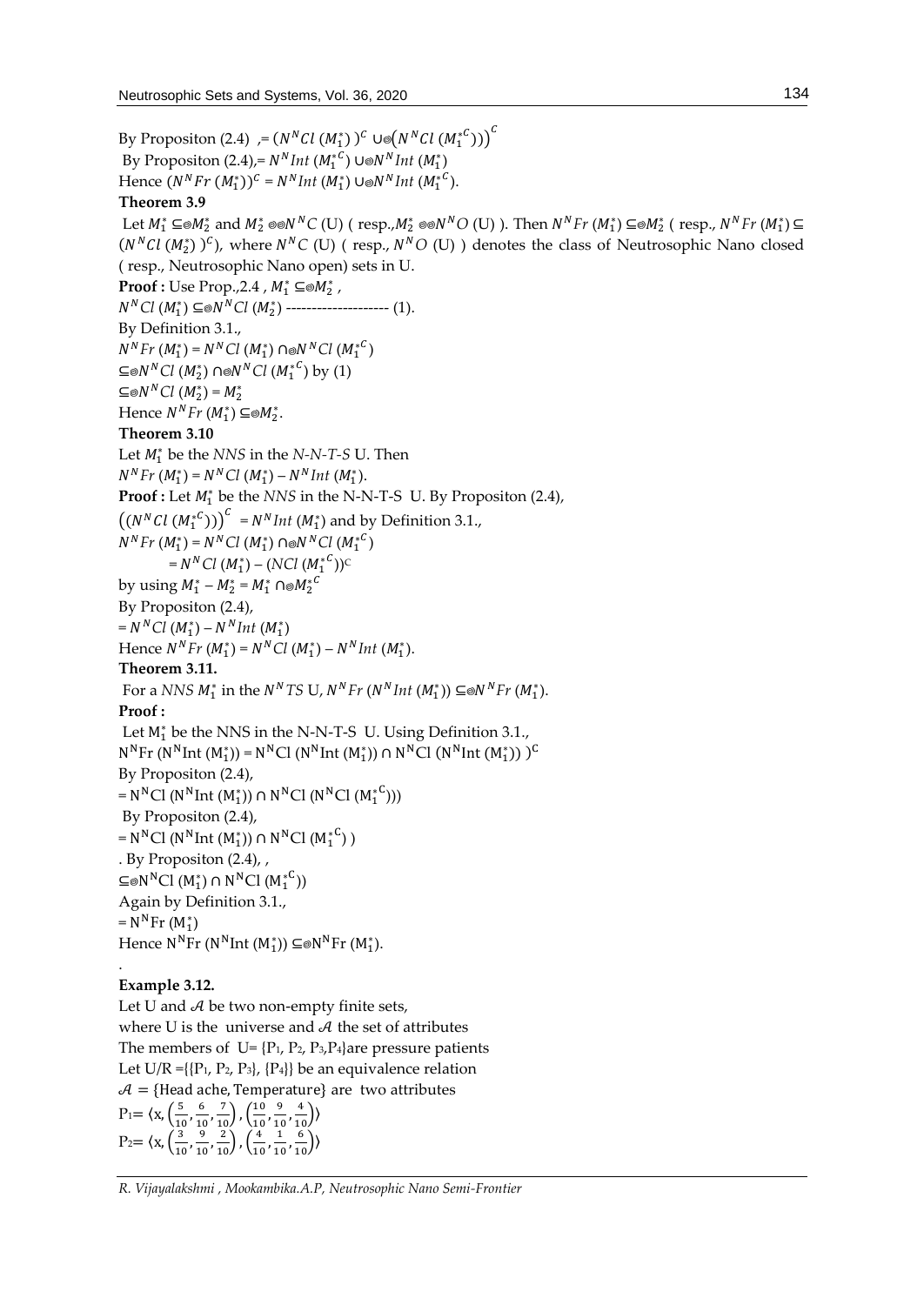P<sub>+</sub>= (x, 
$$
\left(\frac{5}{10}, \frac{9}{10}, \frac{2}{10}\right), \left(\frac{4}{10}, \frac{9}{10}, \frac{4}{10}\right)
$$
  
\nP<sub>+</sub>= (x,  $\left(\frac{1}{10}, \frac{9}{10}, \frac{2}{10}\right), \left(\frac{4}{10}, \frac{4}{10}, \frac{4}{10}\right)$   
\nP<sub>+</sub>= (x,  $\left(\frac{10}{10}, \frac{6}{10}, \frac{7}{10}\right), \left(\frac{4}{10}, \frac{1}{10}, \frac{4}{10}\right)$   
\n $N_N(\tau) = (0, \frac{1}{10}, \frac{1}{10}, \frac{1}{10}, \frac{1}{10}, \frac{1}{10}, \frac{1}{10})$   
\n $N_N(\tau) = (0, \frac{1}{10}, \frac{4}{10}, \frac{2}{10}, \frac{2}{10}, \frac{4}{10}, \frac{4}{10})$   
\n $N_N(\tau) = (0, \frac{1}{10}, \frac{4}{10}, \frac{2}{10}, \frac{4}{10}, \frac{4}{10}, \frac{4}{10})$   
\n $N_1(\tau) = (0, \frac{1}{10}, \frac{4}{10}, \frac{4}{10}, \frac{4}{10}, \frac{4}{10}, \frac{4}{10}, \frac{4}{10})$   
\n $N_2 = \left(\frac{5}{10}, \frac{4}{10}, \frac{3}{10}, \frac{4}{10}, \frac{4}{10}, \frac{4}{10}, \frac{4}{10}, \frac{4}{10}, \frac{4}{10}, \frac{4}{10}, \frac{4}{10}, \frac{4}{10}, \frac{4}{10}, \frac{4}{10}, \frac{4}{10}, \frac{4}{10}, \frac{4}{10}, \frac{4}{10}, \frac{4}{10}, \frac{4}{10}, \frac{4}{10}, \frac{4}{10}, \frac{4}{10}, \frac{4}{10}, \frac{4}{10}, \frac{4}{10}, \frac{4}{10}, \frac{4}{10}, \frac{4}{10}, \frac{4}{10}, \frac{4}{10}, \frac{4}{10}, \frac{4}{10}, \frac{4$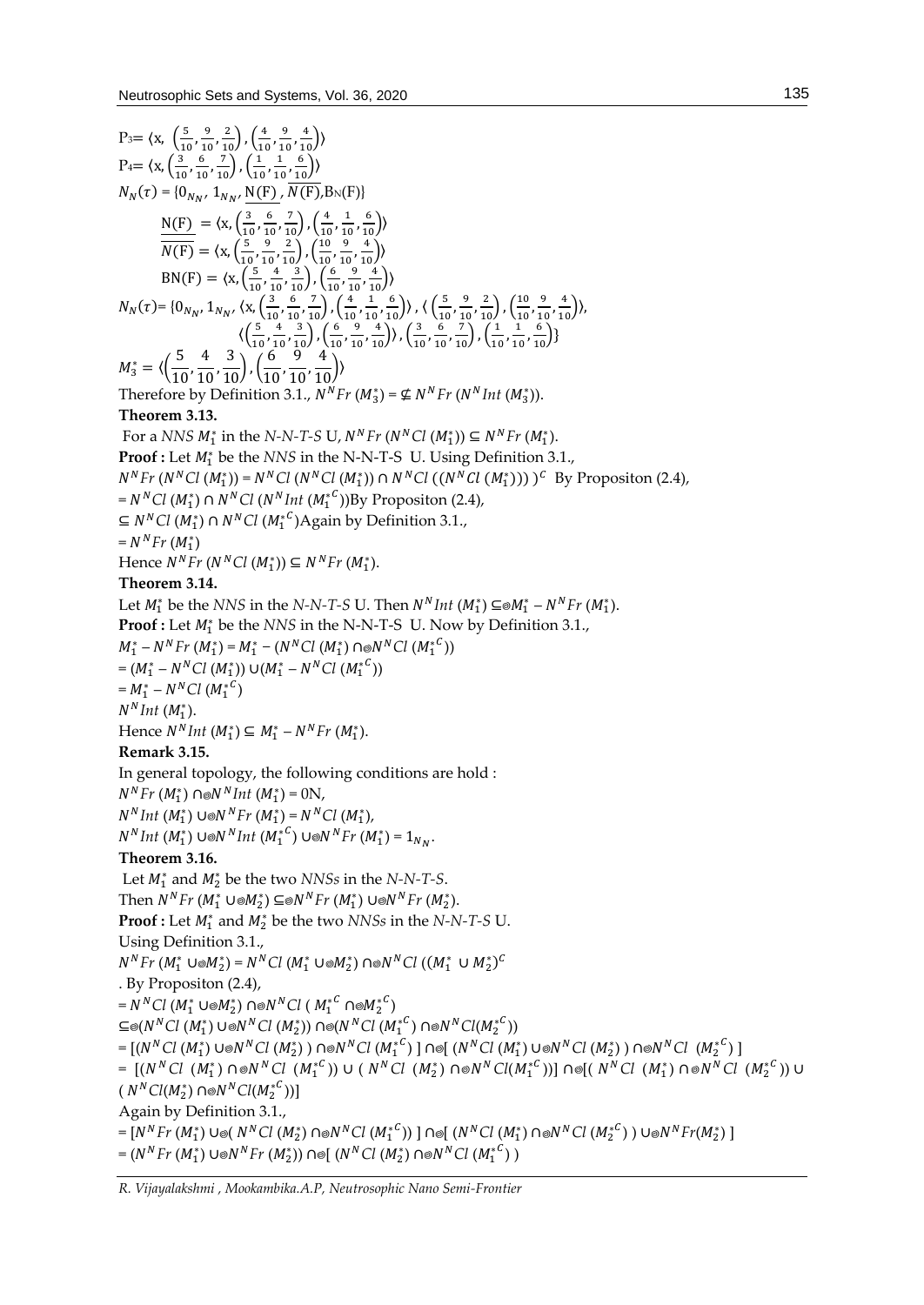```
U⊚( N<sup>N</sup>Cl (M_1^*) ∩⊚N<sup>N</sup>Cl (M_2^{*C}) ) ]
\subseteq \otimes N^N Fr (M_1^*) ∪\otimes N^N Fr (M_2^*).
Hence N^{N}Fr (M_{1}^{*} ∪⊚M_{2}^{*}) ⊆⊚N^{N}Fr (M_{1}^{*}) ∪⊚N^{N}Fr (M_{2}^{*}).
Note 3.17.
N^{N}Fr (M_{1}^{*} ∩⊗M_{2}^{*}) ⊈ N^{N}Fr (M_{1}^{*}) ∩⊚N^{N}Fr (M_{2}^{*}) and
N^{N}Fr (M<sub>1</sub><sup>*</sup>) ∩⊚N^{N}Fr (M<sub>2</sub><sup>*</sup>) ⊈ N^{N}Fr (M<sub>1</sub><sup>*</sup> ∩⊚M_{2}^{*}).
Theorem 3.18.
  For any NNSs M_1^* and M_2^* in the N-N-T-S U,
N^{N}Fr(M_{1}^{*} \cap \otimes M_{2}^{*}) \subseteq \otimes (N^{N}Fr(M_{1}^{*}) \cap \otimes N^{N}Cl(M_{2}^{*})\cup \otimes (N^{N}Fr(M_{2}^{*}) \cap N^{N}Cl(M_{1}^{*})\).Proof : Let M_1^* and M_2^* be the two NNSs in the N-N-T-S U.
Using Definition 3.1.,
N^{N}Fr (M_{1}^{*} \cap \text{®} M_{2}^{*}) = N^{N}Cl (M_{1}^{*} \cap \text{®} M_{2}^{*}) \cap \text{®} N^{N}Cl (M_{1}^{*} \cap M_{2}^{*})^{C}Use Prop., 3.2 (1) [18] ,
=N^NCl~(M_1^*~\cap ~ M_2^*)~\cap ~ N^NCl~{M_1^*}^C~\cup ~ M_2^*{}^C). By Propositon (2.4),
\subseteq \text{\textcircled{}}(N^N C I\ (M_1^*)\ \cap \text{\textcircled{}} N^N C I\ (M_2^*))\ \cap \text{\textcircled{}}(N^N C I\ (M_1^{*C})\ \cup \text{\textcircled{}} N^N C I\ (M_2^{*C}))\mathcal{L} = [ \; (N^N Cl \; (M_1^*) \; \cap \circledast N^N Cl \; (M_2^*)) \; \cap \circledast N^N Cl \; (M_1^{*\,C}) \; ] \cup \circledast [ \; (N^N Cl \; (M_1^*) \; \cap \circledast N^N Cl \; (M_2^*)) \; \cap \circledast N^N Cl \; (M_2^{*\,C}) \; ]Again by Definition 3.1.,
=(N^{N}Fr (M_{1}^{*}) \cap N^{N}Cl (M_{2}^{*})) UN^{N}Fr (M_{2}^{*}) \cap N^{N}Cl (M_{1}^{*})Hence N<sup>N</sup>Fr (M<sup>*</sup><sub>1</sub> ∩⊚M<sup>*</sup><sub>2</sub>) ⊆⊚( N<sup>N</sup>Fr (M<sup>*</sup><sub>1</sub>) ∩⊚N<sup>N</sup>Cl (M<sup>*</sup><sub>2</sub>)) ∪
(N^N Fr (M_2^*) \cap \otimes N^N Cl (M_1^*)).
Corollary 3.19.
  For any NNSs M_1^* and M_2^* in the N-N-T-S U,
N^{N}Fr (M_{1}^{*} \cap \otimes M_{2}^{*}) \subseteq \otimes N^{N}Fr (M_{1}^{*}) \cup \otimes N^{N}Fr (M_{2}^{*}).
Proof :
  Let M_1^* and M_2^* be the two NNSs in the N-N-T-S U. Using Definition 3.1.,
N^{N}Fr (M_{1}^{*} \cap \otimes M_{2}^{*}) = N^{N}Cl (M_{1}^{*} \cap \otimes M_{2}^{*}) \cap \otimes N^{N}Cl ((M_{1}^{*} \cap M_{2}^{*})^{C}). By Propositon (2.4),,
=N^N C l~(M_1^* \cap \otimes M_2^*) \cap \otimes N^N C l~(M_1^{*^C} \cup \otimes M_2^{*^C}). By Propositon (2.4),,
\subseteq \text{\textcircled{}}(N^N C I\ (M_1^*)\ \cap \text{\textcircled{}} N^N C I\ (M_2^*))\ \cap \text{\textcircled{}}(N^N C I\ (M_1^{*C})\ \cup \text{\textcircled{}} N^N C I\ (M_2^{*C}) )=(N^NCl~(M_1^*)\cap \text{\textcirc} N^NCl~(M_2^*)\cap \text{\textcirc} N^NCl~(M_1^{*^C}) ) ∪@( N^NCl~(M_1^*)\cap \text{\textcirc} N^NCl~(M_2^*)\cap \text{\textcirc} N^NCl~(M_2^{*^C}) )
Again by Definition 3.1.,
=(N^{N}Fr (M_{1}^{*}) \cap N^{N}Cl (M_{2}^{*})) U\otimes (N^{N}Cl (M_{1}^{*}) \cap N^{N}Fr (M_{2}^{*}))\subseteq \otimes N^N Fr (M_1^*) ∪\otimes N^N Fr (M_2^*)Hence N^{N}Fr (M_{1}^{*} ∩⊚M_{2}^{*}) ⊆⊚N^{N}Fr (M_{1}^{*}) ∪⊚N^{N}Fr (M_{2}^{*}).
Theorem 3.20
  For any NNS M_1^* in the N-N-T-S U,
(1) N^N F r (N^N F r (M_1^*)) ⊆⊚N^N F r (M_1^*),
(2) N<sup>N</sup> Fr (N<sup>N</sup> Fr (N<sup>N</sup> Fr (M<sub>1</sub><sup>*</sup>))) \subseteq N<sup>N</sup> Fr (N<sup>N</sup> Fr (M<sub>1</sub><sup>*</sup>)).Proof : (1) Let M_1^* be the NNS in the Neutrosophic Nano topological space U. Using Definition 3.1.,
N<sup>N</sup>Fr (N<sup>N</sup>Fr (M<sub>1</sub><sup>*</sup>)) = N<sup>N</sup>Cl (N<sup>N</sup>Fr (M<sub>1</sub><sup>*</sup>)) ∩⊚N<sup>N</sup>Cl ((N<sup>N</sup>Fr (M<sub>1</sub><sup>*</sup>))<sup>c</sup>Again by Definition 3.1.,
=N^NCl (N^NCl (M_1^*) \cap \text{\o} N^NCl (M_1^{*^C}) ) \cap N^NCl \left(\left(\left(N^NCl (M_1^*) \cap N^NCl (M_1^{*^C})\right)^C\right)By Propositon (2.4), and by By Propositon (2.4),
\subseteq©( N^NCl (N^NCl (M_1^*)) ∩©N^NCl (N^NCl (M_1^*<sup>C</sup>)) ) ∩© N^NCl (N^NInt(M_1^*<sup>C</sup>) ∪©N^NInt(M_1^*))Use Prop., 1.18 (f) [18] ,
\sigma=(N^NCl~(M_1^*)\cap\text{N}^NCl~(M_1^{*^C})\ )\cap\text{N}^CCl~(N^NInt~(M_1^{*^C}))\cup\text{N}^NCl~(N^NInt~(M_1^*))⊆⊚N^N C l (M_1^*) ∩⊚N^N C l (M_1^{*C})By Definition 3.1.,
```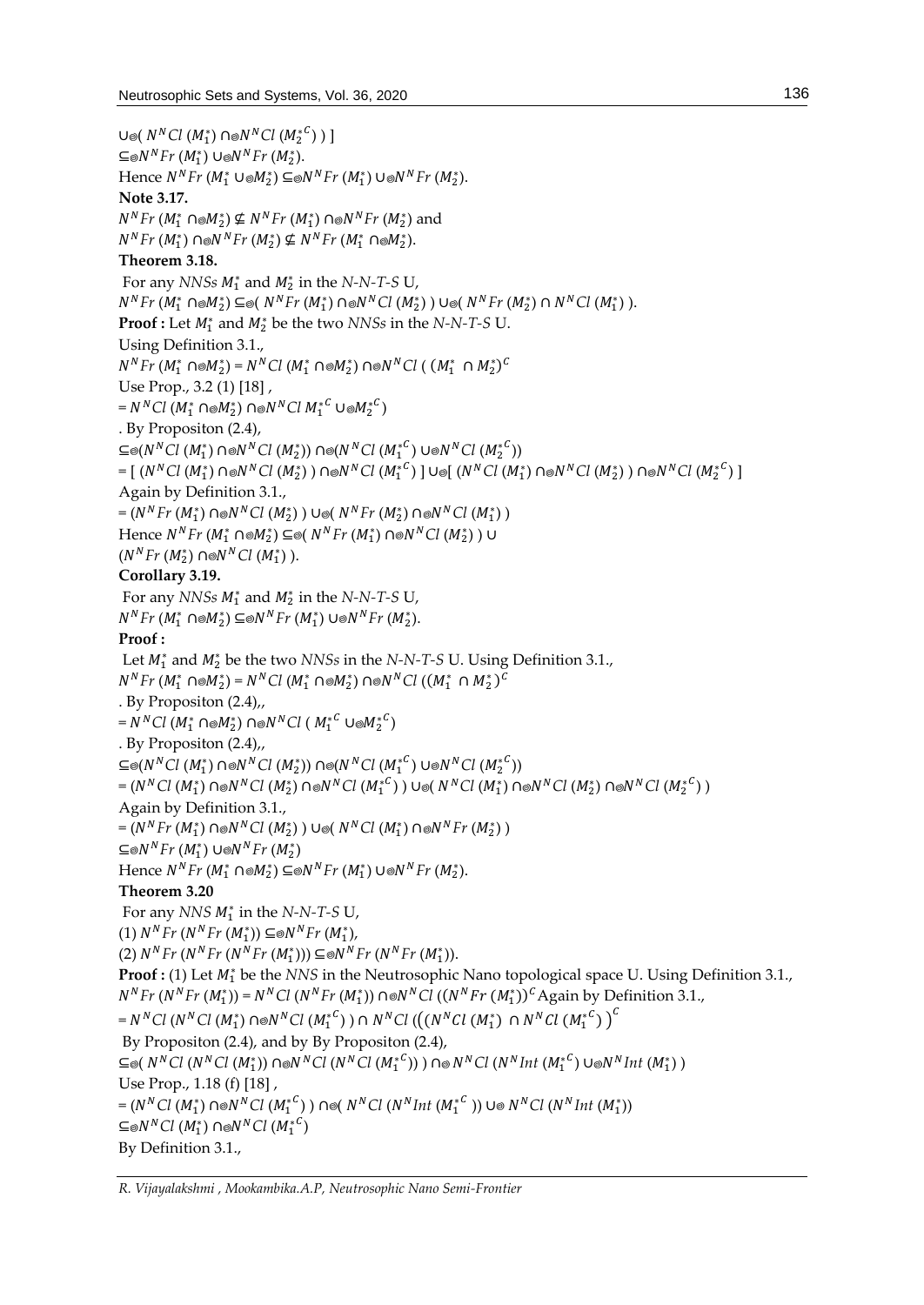$= N^N F r (M_1^*)$ Therefore  $N^N Fr (N^N Fr (M_1^*)) \subseteq N^N Fr (M_1^*)$ . (2) By Definition 3.1.,  $N^{N}Fr(N^{N}Fr(N^{N}Fr(M_{1}^{*}))) = N^{N}Cl(N^{N}Fr(N^{N}Fr(M_{1}^{*}))) \cap N^{N}Cl((N^{N}Fr(N^{N}Fr(M_{1}^{*})))^{C})$ Use Prop., 1.18 (f) [18] ,  $\subseteq$ ⊗(*N<sup>N</sup>Fr* (*N<sup>N</sup>Fr* (*M*<sub>1</sub><sup>\*</sup>))) ∩⊚*N<sup>N</sup>Cl*((*N<sup>N</sup>Fr* (*N<sup>N</sup>Fr* (*M*<sub>1</sub>\*)))))<sup>C</sup>  $\subseteq$ ⊚*N<sup>N</sup>Fr* (*N<sup>N</sup>Fr* (*M*<sub>1</sub><sup>\*</sup>)). Hence  $N^{N}Fr$  ( $N^{N}Fr$  ( $N^{N}Fr$  ( $M_{1}^{*}$ ))) ⊆⊚ $N^{N}Fr$  ( $N^{N}Fr$  ( $M_{1}^{*}$ )).

#### **Example 3.21.**

Let U and  $A$  be two non-empty finite sets, where U is the universe and  $A$  the set of attributes The members of  $U = \{P_1, P_2, P_3, P_4\}$ are patients Let U/R = $\{P_1, P_2, P_3\}$ ,  $\{P_4\}$  be an equivalence relation  $A = {Head$  ache, Temperature} are two attributes  $P_1 = \langle x, \left( \frac{8}{10} \right) \rangle$  $\frac{8}{10}$ ,  $\frac{4}{10}$  $\frac{4}{10}, \frac{5}{10}$ ,  $\left(\frac{4}{10}\right)$  $\frac{4}{10}$ ,  $\frac{6}{10}$  $\frac{6}{10}, \frac{7}{10}$ )  $P_2 = \langle x, \left( \frac{4}{10} \right) \rangle$  $\frac{4}{10}$ ,  $\frac{2}{10}$  $\frac{2}{10}, \frac{9}{10}$ ,  $\left(\frac{1}{10}\right)$  $\frac{1}{10}$ ,  $\frac{4}{10}$  $\frac{4}{10}, \frac{9}{10}$ )  $P_3 = \langle x, \left( \frac{5}{10} \right) \rangle$  $\frac{5}{10}$ ,  $\frac{6}{10}$  $\frac{6}{10}, \frac{8}{10}$ ,  $\left(\frac{7}{10}\right)$  $\frac{7}{10}$ ,  $\frac{4}{10}$  $\frac{4}{10}, \frac{4}{10}$ )  $P_4 = \langle x, \frac{9}{14} \rangle$  $\frac{9}{10}$ ,  $\frac{8}{10}$  $\frac{8}{10}, \frac{4}{10}$ ,  $\left(\frac{9}{10}\right)$  $\frac{9}{10}$ ,  $\frac{6}{10}$  $\frac{6}{10}, \frac{1}{10}$ )  $N_N(\tau) = \{0_{N_N}, 1_{N_N}, \frac{N(F)}{N(F)}, N(F), B_N(F)\}\$  $N(F) = \langle X, \frac{4}{10} \rangle$  $\frac{4}{10}$ ,  $\frac{2}{10}$  $\frac{2}{10}, \frac{9}{10}$ ,  $\left(\frac{1}{10}\right)$  $\frac{1}{10}$ ,  $\frac{4}{10}$  $\frac{4}{10}, \frac{9}{10}$ )  $\overline{N(F)} = \langle x, \frac{8}{10} \rangle$  $\frac{8}{10}$ ,  $\frac{6}{10}$  $\frac{6}{10}, \frac{5}{10}$ ,  $\left(\frac{7}{10}\right)$  $\frac{7}{10}$ ,  $\frac{6}{10}$  $\frac{6}{10}, \frac{4}{10}$ )  $BN(F) = \langle x, \frac{9}{10}\rangle$  $\frac{9}{10}$ ,  $\frac{6}{10}$  $\frac{6}{10}, \frac{4}{10}$ ,  $\left(\frac{7}{10}\right)$  $\frac{7}{10}$ ,  $\frac{6}{10}$  $\frac{6}{10}, \frac{4}{10}$ )  $N_N(\tau)$ = {0<sub>N<sub>N</sub>, 1<sub>N<sub>N</sub>,  $\langle x, \frac{4}{10}\rangle$ </sub></sub>  $\frac{4}{10}$ ,  $\frac{2}{10}$  $\frac{2}{10}, \frac{9}{10}$ ,  $\left(\frac{1}{10}\right)$  $\frac{1}{10}$ ,  $\frac{4}{10}$  $\frac{4}{10}, \frac{9}{10}$ ),  $\left\langle \frac{8}{10} \right\rangle$  $\frac{8}{10}$ ,  $\frac{6}{10}$  $\frac{6}{10}, \frac{5}{10}$ ,  $\left(\frac{7}{10}\right)$  $\frac{7}{10}$ ,  $\frac{6}{10}$  $\frac{6}{10}, \frac{4}{10}$ ),  $\langle \left( \frac{9}{10} \right)$  $\frac{9}{10}$ ,  $\frac{6}{10}$  $\frac{6}{10}, \frac{4}{10}$ ,  $\left(\frac{7}{10}\right)$  $\frac{7}{10}$ ,  $\frac{6}{10}$  $\frac{6}{10}, \frac{4}{10}$ ),  $\left(\frac{9}{10}\right)$  $\frac{9}{10}$ ,  $\frac{8}{10}$  $\frac{8}{10}, \frac{4}{10}$ ,  $\left(\frac{9}{10}\right)$  $\frac{9}{10}$ ,  $\frac{6}{10}$  $\frac{6}{10}, \frac{1}{10}$ }  $M_1^* = \langle X, \left( \frac{6}{10} \right) \rangle$  $\frac{6}{10}$ ,  $\frac{7}{10}$  $\frac{7}{10}, \frac{8}{10}$ ,  $\left(\frac{5}{10}\right)$  $\frac{5}{10}$ ,  $\frac{4}{10}$  $\frac{4}{10}, \frac{5}{10}$ ) Then  $N^N F r (M_1^*) = \langle x, \frac{9}{10} \rangle$  $\frac{9}{10}$ ,  $\frac{8}{10}$  $\frac{8}{10}, \frac{4}{10}$ ,  $\left(\frac{9}{10}\right)$  $\frac{9}{10}$ ,  $\frac{6}{10}$  $\frac{6}{10}, \frac{1}{10}$ )  $N^N F r (N^N F r (M_1^*)) = \langle x, \frac{4}{10} \rangle$  $\frac{4}{10}$ ,  $\frac{2}{10}$  $\frac{2}{10}, \frac{9}{10}$ ,  $\left(\frac{1}{10}\right)$  $\frac{1}{10}$ ,  $\frac{4}{10}$ <sup>*I</sup>Fr* (*M*<sub>1</sub><sup>\*</sup>)) = {x,  $\left(\frac{4}{10}, \frac{2}{10}, \frac{9}{10}\right)$ ,  $\left(\frac{1}{10}, \frac{4}{10}, \frac{9}{10}\right)$ }.<br>\*)  $\sigma$  *N<sup>N</sup>Fr* (*N<sup>N</sup>Fr* (*M*<sup>\*</sup>)</sub>.</sup>  $N^N Fr (M_1^*) \nsubseteq N^N Fr (N^N Fr (M_1^*))$ 

### **III. NEUTROSOPHIC NANO SEMI-FRONTIER**

In this section, we introduce the Neutrosophic Nano semi-frontier and their properties in N-N-T-S s. **Definition 4.1.**

Let  $M_1^*$  be a *NNS* in the *N-N-T-S* U. Then the Neutrosophic Nano semi-frontier of  $M_1^*$  is defined as *NN(S)Fr*  $(M_1^*) = N^N(S)Cl (M_1^*) \cap N^N(S)Cl(M_1^{*C})$ .

Obviously  $N^N(S)$  *Fr*  $(M_1^*)$  is a  $NN(S)$ *C* set in U.

#### **Theorem 4.2.**

Let  $M_1^*$  be a *NNS* in the *N-N-T-S* U. Then the following conditions are holds : (i)  $N^N(S)Cl \ (M_1^*) = M_1^* \cup \text{N}^N Int \ (N^NCl \ (M_1^*)),$ (ii)  $N^N(S)Int \ (M_1^*) = M_1^* \cap \text{ON}^NCl \ (N^NInt \ (M_1^*)).$ **Proof :** (i) Let  $M_1^*$  be a NNS in U. Consider  $N^N Int (N^N C l (M_1^* \cup \mathcal{M}^N Int (N^N C l (M_1^*)))$ )  $= N^N Int (N^N Cl (M_1^*)) \cup N^N Cl (N^N Int (N^N Cl (M_1^*)))$  $= N<sup>N</sup> Int (N<sup>N</sup>Cl (M<sub>1</sub><sup>*</sup>))$ ⊆⊚ $M_1^*$  ∪⊚ $N^N Int$   $(N^N Cl (M_1^*))$ It follows that  $M_1^* \cup \text{O}N^N Int (N^N Cl (M_1^*))$  is a  $NN(S)C$  set in U.

Hence  $N^N(S)Cl$  ( $M_1^*$ ) ⊆⊗ $M_1^*$  ∪⊗ $N^NInt$  ( $N^NCl$  ( $M_1^*$ )) ... (1) Use  $\text{Prop}N^N(S)Cl$  ( $M_1^*$ ) is  $N^N(S)C$  set in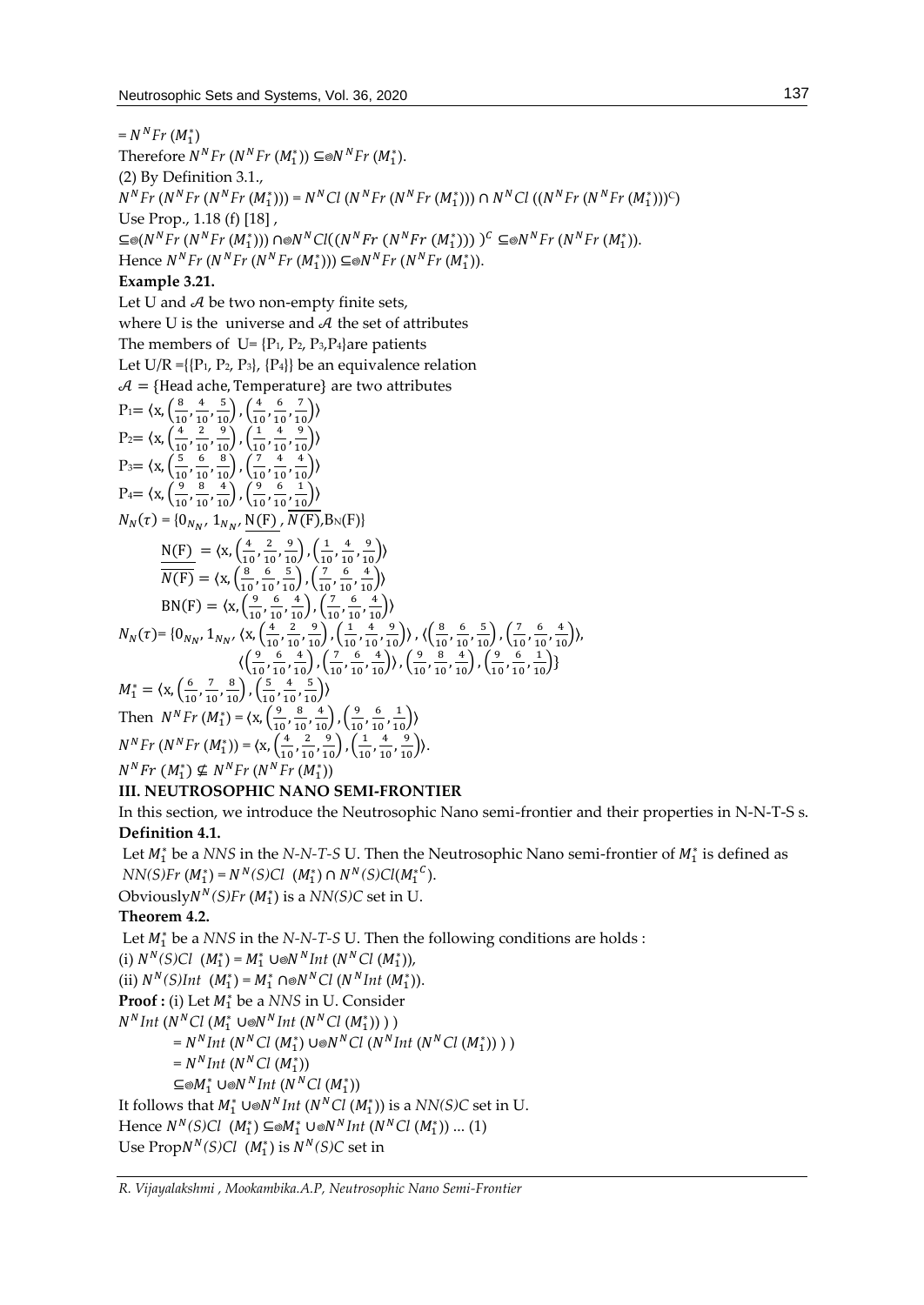U. We have  $N^N Int (N^N C l (M_1^*)) \subseteq N^N Int (N^N C l (N^N (S) C l (M_1^*))) \subseteq N^N (S) C l (M_1^*).$ Thus  $M_1^*$  ∪*®N<sup>N</sup>Int* (*N<sup>N</sup>Cl* ( $M_1^*$ )) ⊆*®N<sup>N</sup>(S)Cl* ( $M_1^*$ ) ... (2). From (1) and (2),  $N^N(S)Cl$  ( $M_1^*$ ) =  $M_1^*$   $\cup \text{O}N^N Int$  ( $N^NCl$  ( $M_1^*$ )). (ii) This can be proved in a similar manner as (i). **Theorem 4.3.** For a *NNS*  $M_1^*$  in the *N-N-T-S* U,  $N^N(S)$ *Fr*  $(M_1^*)$  =  $N^N(S)$ *Fr*  $(M_1^{*C})$ . **Proof :** Let  $M_1^*$  be the *NNS* in the N-N-T-S U. Using Definition 4.1,  $N^N(S)Fr (M_1^*) = N^N(S)Cl (M_1^*) \cap \text{∩}N^N(S)Cl (M_1^*^C)$  $=N^N(S)Cl$   $(M_1^{*C}) \cap \text{N}(S)Cl$   $(M_1^*)$  $=N^{N}(S)Cl$   $(M_{1}^{*C})$   $\cap \text{\O}N^{N}(S)Cl$   $(M_{1}^{*C})^{C}$ Again by Definition 4.1,  $=N^{N}(S)Fr (M_{1}^{*C})$ Hence  $N^N(S)Fr (M_1^*) = N^N(S)Fr (M_1^{*C})$ . **Theorem 4.4.** If  $M_1^*$  is *NN(S)C* set in U, then $N^N(S)$ Fr  $(M_1^*) \subseteq M_1^*$ . **Proof :** Let  $M_1^*$  be the *NNS* in the N-N-T-S U. Using Definition 4.1,  $N^N(S)Fr (M_1^*) = N^N(S)Cl (M_1^*) \cap ⊗ N^N(S)Cl (M_1^{*^C})$  $\subseteq \otimes N^N(S)Cl(M_1^*)=M_1^*$ Hence  $N^N(S)Fr\left(M_1^*\right) \subseteq \otimes M_1^*$ , if  $M_1^*$  is  $NN(S)C$  in U. The converse of the above theorem is not true as shown by the following example. **Example 4.5.** Let U and  $A$  be two non-empty finite sets, where U is the universe and  $A$  the set of attributes  $U=\{F_1,F_2,F_3,F_4\}$ are Fruits Let  $U/R = \{F_1, F_2, F_3\}$ ,  $\{F_4\}$  be an equivalence relation  $\mathcal{A} = \{$ Proteins, minerals, vitamins} are three attributes , its Neutrosphic values are given below  $F_1 = \langle \left( \frac{4}{10} \right.$  $\frac{4}{10}$ ,  $\frac{5}{10}$  $\frac{5}{10}, \frac{3}{10}$ ,  $\left(\frac{3}{10}\right)$  $\frac{3}{10}$ ,  $\frac{2}{10}$  $\frac{2}{10}, \frac{2}{10}$ ,  $\left(\frac{9}{10}\right)$  $\frac{9}{10}$ ,  $\frac{5}{10}$  $\frac{5}{10}, \frac{8}{10}$ )  $F_2 = \left( \frac{2}{10} \right)$  $\frac{2}{10}$ ,  $\frac{4}{10}$  $\frac{4}{10}, \frac{5}{10}$ ,  $\left(\frac{1}{10}\right)$  $\frac{1}{10}$ ,  $\frac{1}{10}$  $\frac{1}{10}, \frac{2}{10}$ ,  $\left(\frac{6}{10}\right)$  $\frac{6}{10}$ ,  $\frac{5}{10}$  $\frac{5}{10}, \frac{8}{10}$ )  $F_3 = \left(\frac{5}{10}\right)$  $\frac{5}{10}$ ,  $\frac{5}{10}$  $\frac{5}{10}, \frac{3}{10}$ ,  $\left(\frac{4}{10}\right)$  $\frac{4}{10}$ ,  $\frac{2}{10}$  $\frac{2}{10}, \frac{2}{10}$ ,  $\left(\frac{9}{10}\right)$  $\frac{9}{10}$ ,  $\frac{5}{10}$  $\frac{5}{10}, \frac{8}{10}$ )  $F_4 = \langle \left( \frac{4}{16} \right)$  $\frac{4}{10}$ ,  $\frac{4}{10}$  $\frac{4}{10}, \frac{5}{10}$ ,  $\left(\frac{2}{10}\right)$  $\frac{2}{10}$ ,  $\frac{2}{10}$  $\frac{2}{10}, \frac{2}{10}$ ,  $\left(\frac{6}{10}\right)$  $\frac{6}{10}$ ,  $\frac{5}{10}$  $\frac{5}{10}, \frac{8}{10}$ )  $N_N(\tau) = \{0_{N_{N'}}\, 1_{N_{N'}}\, \frac{N(M)}{N(M)}, N(M), B_N(M)\}$  $N(F) = \langle \left(\frac{2}{10}, \frac{4}{10}, \frac{5}{10}\right), \left(\frac{1}{10}, \frac{1}{10}, \frac{2}{10}\right), \left(\frac{6}{10}, \frac{5}{10}, \frac{8}{10}\right) \rangle$  $\overline{N(F)}$ =  $\langle \left(\frac{5}{10}\right)$  $\frac{5}{10}$ ,  $\frac{5}{10}$  $\frac{5}{10}, \frac{3}{10}$ ,  $\left(\frac{4}{10}\right)$  $\frac{4}{10}$ ,  $\frac{2}{10}$  $\frac{2}{10}, \frac{2}{10}$ ,  $\left(\frac{9}{10}\right)$  $\frac{9}{10}$ ,  $\frac{5}{10}$  $\frac{5}{10}, \frac{8}{10}$ )  $B_N(F)=\langle \left(\frac{5}{10}\right)^5$  $\frac{5}{10}$ ,  $\frac{5}{10}$  $\frac{5}{10}, \frac{3}{10}$ ,  $\left(\frac{2}{10}\right)$  $\frac{2}{10}$ ,  $\frac{2}{10}$  $\frac{2}{10}, \frac{2}{10}$ ,  $\left(\frac{8}{10}\right)$  $\frac{8}{10}$ ,  $\frac{5}{10}$  $\frac{5}{10}, \frac{8}{10}$ )  $N_N(\tau)$ = {0<sub>NN</sub>, 1<sub>NN</sub>, { $\left(\frac{2}{10}\right)$  $\frac{2}{10}$ ,  $\frac{4}{10}$  $\frac{4}{10}, \frac{5}{10}$ ,  $\left(\frac{1}{10}\right)$  $\frac{1}{10}$ ,  $\frac{1}{10}$  $\frac{1}{10}, \frac{2}{10}$ ,  $\left(\frac{6}{10}\right)$  $\frac{6}{10}$ ,  $\frac{5}{10}$  $\frac{5}{10}, \frac{8}{10}$ ),

10 10) (10 10 10 10 10  
\n
$$
\langle \left(\frac{5}{10}, \frac{5}{10}, \frac{3}{10}\right), \left(\frac{4}{10}, \frac{2}{10}, \frac{2}{10}\right), \left(\frac{9}{10}, \frac{5}{10}, \frac{8}{10}\right) \rangle
$$
\n
$$
\langle \left(\frac{5}{10}, \frac{5}{10}, \frac{3}{10}\right), \left(\frac{2}{10}, \frac{2}{10}, \frac{2}{10}\right), \left(\frac{8}{10}, \frac{5}{10}, \frac{8}{10}\right) \rangle
$$
\n
$$
\langle \left(\frac{4}{10}, \frac{4}{10}, \frac{5}{10}\right), \left(\frac{2}{10}, \frac{2}{10}, \frac{2}{10}\right), \left(\frac{6}{10}, \frac{5}{10}, \frac{8}{10}\right) \rangle \}
$$

 $M_1^* \; \langle \left( \frac{2}{16} \right.$  $\frac{2}{10}$ ,  $\frac{5}{10}$  $\frac{5}{10}, \frac{5}{10}$ ,  $\left(\frac{2}{10}\right)$  $\frac{2}{10}$ ,  $\frac{7}{10}$  $\frac{7}{10}, \frac{2}{10}$ ,  $\left(\frac{7}{10}\right)$  $\frac{7}{10}$ ,  $\frac{5}{10}$  $\left(\frac{5}{10}, \frac{5}{10}\right)$ ), is Neutrosophic Nano semi-closed set Then  $N^N(S)Fr (M_1^*) \subseteq M_1^*$ **Theorem 4.6.**

If  $M_1^*$  is NNSO set in U, then  $N^N(S)$ Fr  $(M_1^*) \subseteq M_1^{*C}$ **Proof :** Let  $M_1^*$  be the NNS in the N-N-T-S U. Using Proposition 4.3 [18],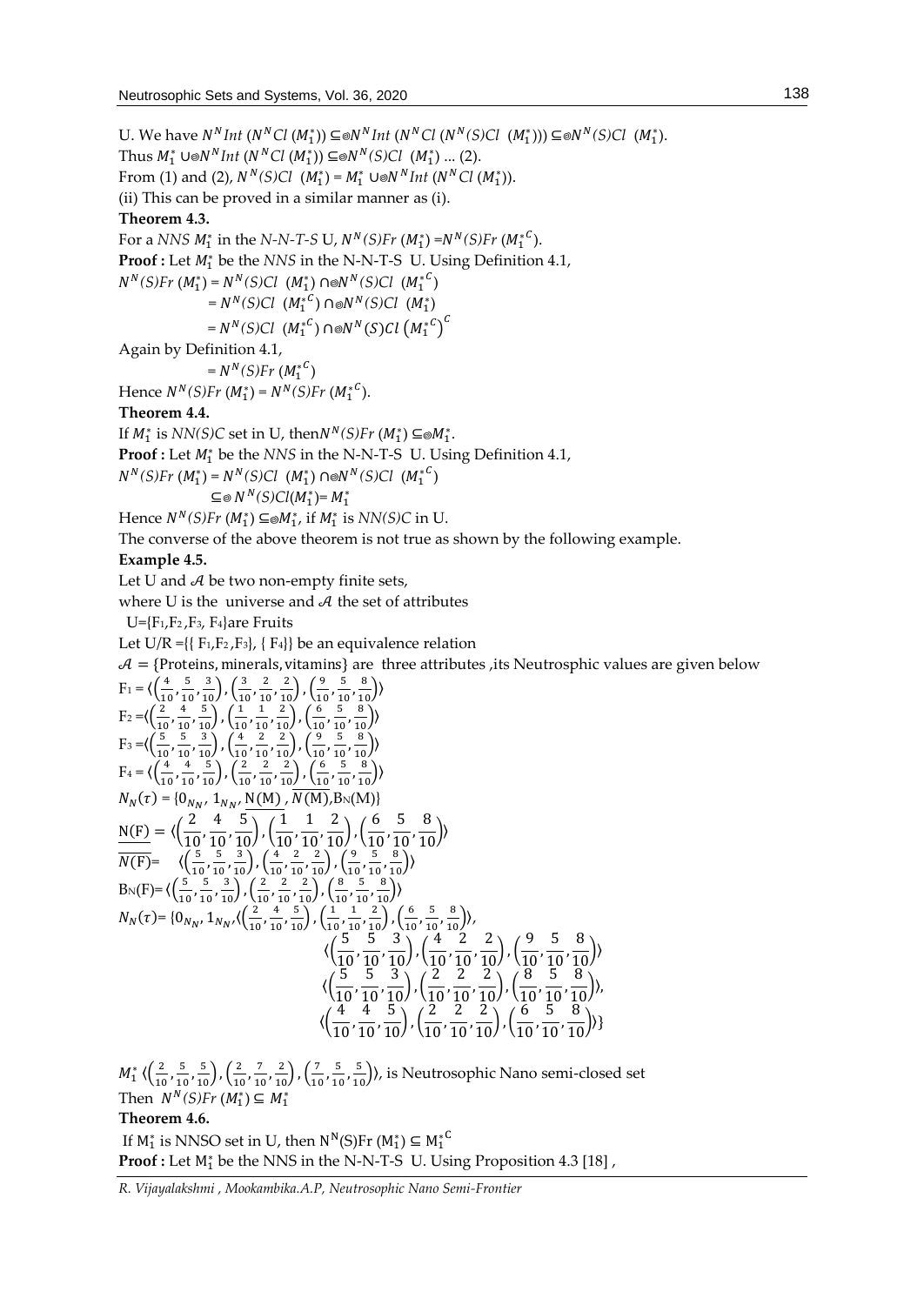$M_1^*$  is NNSO set implies  $M_1^{*C}$ is NN(S)C set in U. By Theorem 3.4, N<sup>N</sup>(S)Fr ( $M_1^{*C}$ )  $\subseteq M_1^{*C}$ and by Theorem 3.3, we get  $N^N(S)$ Fr  $(M_1^*) \subseteq M_1^{*C}$ **Theorem 4.7.** Let  $M_1^* \subseteq M_2^*$  and  $M_2^* \otimes N^N(S)C$  (U) ( resp.,  $M_2^* \otimes N^NSO$  (U) ). Then  $N^N(S)Fr$   $(M_1^*) \subseteq M_2^*$  ( resp., *N*<sup>*N*</sup>(*S*)*Fr* (*M*<sub>1</sub><sup>\*</sup>)⊆⊚*M*<sub>2</sub><sup>\*</sup><sup>*C*</sup>, where *N<sup>N</sup>*(*S*)C (U) ( resp., *N<sup>N</sup>SO* (U) ) denotes the class of Neutrosophic Nano semi-closed ( resp.,Neutrosophic Nano semi-open) sets in U. **Proof :** Use Prop., 6.3 (iv) [18] ,  $M_1^* \subseteq M_2^*$  ,  $N^N(S)Cl$  (*M*<sup>\*</sup><sub>1</sub>) ⊆⊚ $N^N(S)Cl$  (*M*<sup>\*</sup><sub>2</sub>) ---------------------- (1). By Definition 4.1,  $N^N(S)Fr (M_1^*) = N^N(S)Cl(M_1^*) \cap ⊗ N^N(S)Cl (M_1^*^C)$  $\subseteq \otimes N^N(S)Cl(M_2^*) \cap \otimes N^N(S)Cl \ \ (M_1^{*^C}) \text{ by (1)}$ ⊆⊚ $N^N(S)Cl$  ( $M_2^*$ )Use Prop., 6.3 (ii) [18] ,=  $M_2^*$ Hence  $N^N(S)$ *Fr*  $(M_1^*) \subseteq M_2^*$ . **Theorem 4.8.** Let  $M_1^*$  be the NNS in the N-N-T-S U. Then  $(N^N(S)Fr (M_1^*) )^c = N^N(S)Int (M_1^*) \cup \emptyset N^N(S)Int (M_1^{*c})$ . **Proof :** Let  $M_1^*$  be the NNS in the N-N-T-S U. Using Definition 4.1,  $(N^N(S)Fr (M_1^*))^C = ((N^N(S)Cl (M_1^*) \cap N^N(S)Cl (M_1^{*C})))^C$ Use Prop., 3.2 (1) [18],  $=(N^N(S)Cl \ (M_1^*))^C \cup \{N^N(S)Cl \ (M_1^{*C})\}^C$ Use Prop., 6.2 (ii) [18],  $=N^N(S)Int~(M_1^{*^C})\cup N^N(S)Int~(M_1^*)$ Hence  $(N^N(S)Fr (M_1^*))^C = N^N(S)Int (M_1^*) \cup \text{N}^N(S)Int (M_1^{*C}).$ **Theorem 4.9.** For a NNS  $M_1^*$  in the N-N-T-S U, then  $N^N(S)Fr\left(M_1^*\right) \subseteq \otimes N^NFr\left(M_1^*\right)$ . **Proof :** Let  $M_1^*$  be the *NNS* in the N-N-T-S U. Using Proposition 6.4 [18],  $N^N(S)Cl$  ( $M_1^*$ ) ⊆⊗ $N^NCl$  ( $M_1^*$ ) and  $N^N(S)Cl$  ( $M_1^{*C}$ ) ⊆⊚ $N^NCl$  ( $M_1^{*C}$ ).Now by Definition 4.1,  $N^{N}(S)$ Fr ( $M_{1}^{*}$ ) =  $N^{N}(S)$ Cl ( $M_{1}^{*}$ ) ∩⊚ $N^{N}(S)$ Cl ( $M_{1}^{*C}$ ) ⊆⊚  $N^{N}$ Cl ( $M_{1}^{*}$ ) ∩⊚ $N^{N}$ Cl ( $M_{1}^{*}$ °)By Definition 3.1.,  $= N^N F r (M_1^*)$ Hence  $N^N(S)Fr\left(M_1^*\right) \subseteq \otimes N^N Fr\left(M_1^*\right)$ . **Theorem 4.10.** For a *NNS*  $M_1^*$  in the *N-N-T-S* U, then  $N^N(S)Cl$   $(N^N(S)Fr \ (M_1^*)$   $\subseteq N^NFr \ (M_1^*)$ . **Proof :** Let  $M_1^*$  be the *NNS* in the N-N-T-S U. Using Definition 4.1,  $N^N(S)Cl$  ( $N^N(S)Fr$  ( $M_1^*$ )) =  $N^N(S)Cl$  ( $N^N(S)Cl$  ( $M_1^*$ ) ∩⊚ $N^N(S)Cl$  (( $M_1^{*^C}$ ))) ⊆⊚N<sup>N</sup>(S)Cl (N<sup>N</sup>(S)Cl (M<sup>\*</sup>)) ∩⊚N<sup>N</sup>(S)Cl (N<sup>N</sup>(S)Cl ((M<sup>\*C</sup>)))Use Prop., 6.3 (iii) [18],  $=N^N(S)Cl$  (*M*<sup>\*</sup><sub>1</sub>)∩⊚*N<sup>N</sup>*(*S*)*Cl* ((*M*<sup>\*</sup><sub>1</sub><sup>°</sup>))By Definition 4.1,  $=N^N(S)Fr(M_1^*)$ By Theorem 3.10, ⊆⊚ $N^N$ Fr  $(M_1^*)$ Hence  $N^N(S)Cl$   $(N^N(S)Fr (M_1^*)) \subseteq N^N Fr (M_1^*)$ . **Theorem 4.11** Let  $M_1^*$  be a  $N^N S$  in the *N-N-T-S* U. Then  $N^N(S)Fr(M_1^*) = N^N(S)Cl(M_1^*) - N^N(S)Int(M_1^*)$ . **Proof :**  Let  $M_1^*$  be the *NNS* in the N-N-T-S U. Use Prop., 6.2 (ii) [18],  $(N^N(S)Cl \ (M_1^{*C}))$ <sup>C</sup> =  $N^N(S)Int \ (M_1^*)$  and by Definition 4.1,  $N^N(S)Fr (M_1^*) = N^N(S)Cl (M_1^*) \cap N^N(S)Cl (M_1^{*C})$ =  $N^N(S)Cl$  ( $M_1^*$ ) –  $(N^N(S)Cl$  ( $(M_1^{*C}))$ )<sup>c</sup>by using  $M_1^* - M_2^* = M_1^* \cap (M_2^{*C})$ Use Prop., 6.2 (ii) [18],  $=N^N(S)Cl (M_1^*) - N^N(S)Int (M_1^*)$ Hence  $N^N(S)Fr (M_1^*) = N^N(S)Cl (M_1^*) - N^N(S)Int (M_1^*)$ . **Theorem 4.12.** For a *NNS*  $M_1^*$  in the *N-N-T-S* U, then  $N^N(S)$ *Fr*  $(N^N(S)$ *Int*  $(M_1^*)$  $\subseteq$   $N^N(S)$ *Fr*  $(M_1^*)$ *.* **Proof :** Let  $M_1^*$  be the *NNS* in the N-N-T-S U. Using Definition 4.1,  $N^N(S)$ Fr ( $N^NInt (M_1^*)$ )=  $N^N(S)$ Cl ( $N^NInt(M_1^*)$ )∩  $N^N(S)$ Cl ( $(N^N(S)Int (M_1^*))$ °) Use Prop., 6.2 (i) [18] ,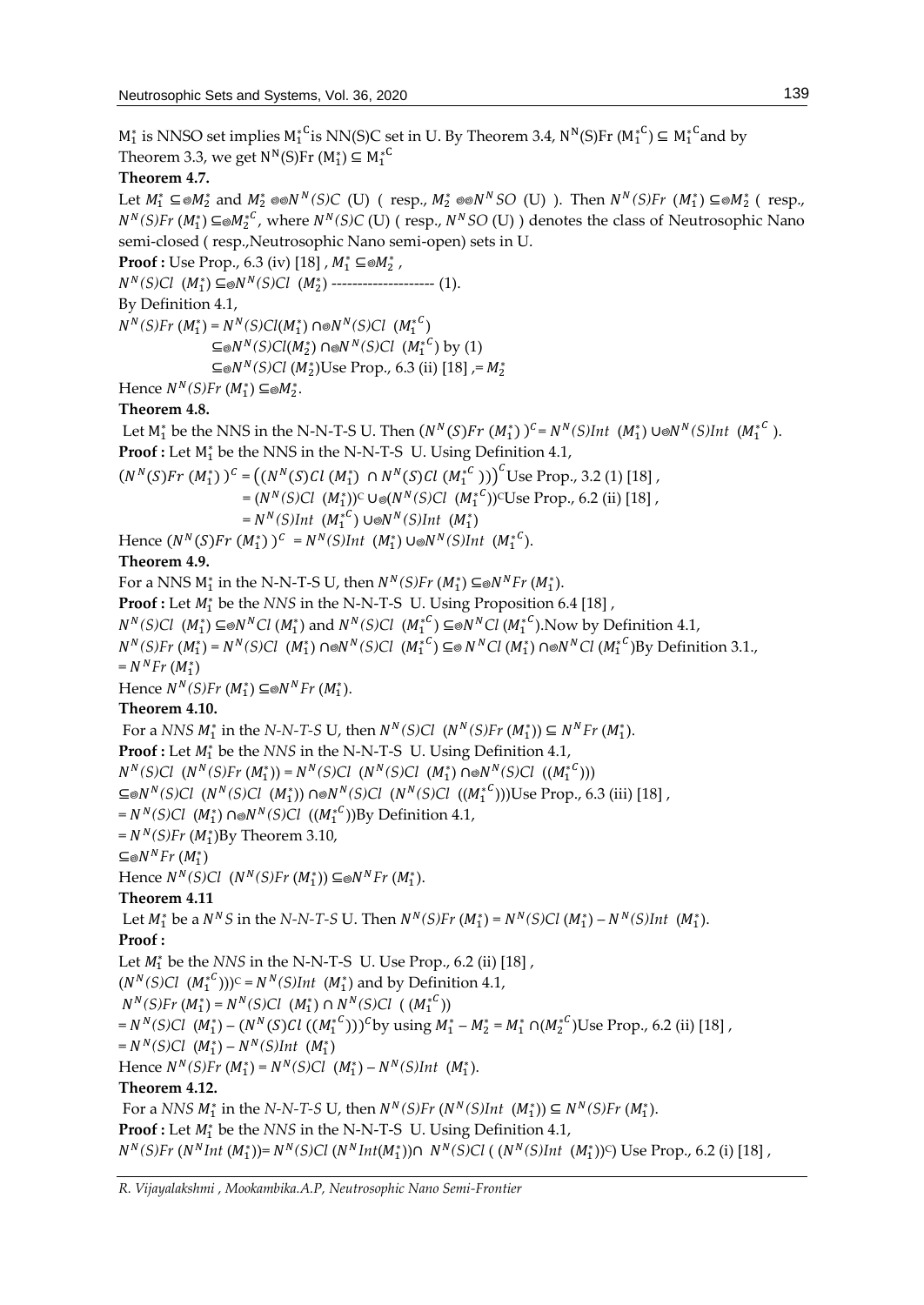= *(S)Cl* ( *(S)Int* (<sup>1</sup> ∗ ))∩ *(S)Cl* ( *(S)Cl* ((<sup>1</sup> ∗ )))Use Prop., 6.3 (iii) [18] ,  $=N^N(S)Cl$  ( $N^N(S)Int$  ( $M_1^*$ ))  $\cap N^N(S)Cl$  ( $M_1^{*^C}$ )Use Prop., 5.2 (ii) [18], ⊆  $N^N(S)Cl$  ( $M_1^*$ ) ∩  $N^N(S)Cl$  ( $M_1^{*^C}$ ))By Definition 4.1,  $=N^{N}(S)Fr (M_{1}^{*})$ Hence  $N^N(S)$ *Fr* ( $N^N(S)$ *Int* ( $M_1^*$ )) ⊆  $N^N(S)$ *Fr* ( $M_1^*$ ). **Example 4.13.** Let U and  $A$  be two non-empty finite sets, where U is the universe and  $A$  the set of attributes U={P1,P2 ,P3, P4}are Patients Let U/R ={ $\{P_1, P_2, P_3, P_4\}$ ,  $\{P_5\}$ } be an equivalence relation  $A = {Head$  ache, Temperature, Cold} are three attributes its Neutrosphic values are given below  $P_1 = \langle \left( \frac{3}{16} \right)$  $\frac{3}{10}$ ,  $\frac{4}{10}$  $\frac{4}{10}, \frac{2}{10}$ ,  $\left(\frac{5}{10}\right)$  $\frac{5}{10}$ ,  $\frac{6}{10}$  $\frac{6}{10}, \frac{7}{10}$ ,  $\left(\frac{9}{10}\right)$  $\frac{9}{10}$ ,  $\frac{5}{10}$  $\frac{5}{10}, \frac{2}{10}$ )  $P_2 = \left\langle \frac{3}{10} \right\rangle$  $\frac{3}{10}$ ,  $\frac{5}{10}$  $\frac{5}{10}, \frac{1}{10}$ ,  $\left(\frac{4}{10}\right)$  $\frac{4}{10}$ ,  $\frac{6}{10}$  $\frac{6}{10}, \frac{2}{10}$ ,  $\left(\frac{8}{10}\right)$  $\frac{8}{10}$ ,  $\frac{4}{10}$  $\frac{4}{10}, \frac{6}{10}$ )  $P_3 = \left( \frac{3}{10} \right)$  $\frac{3}{10}$ ,  $\frac{5}{10}$  $\frac{5}{10}, \frac{1}{10}$ ,  $\left(\frac{4}{10}\right)$  $\frac{4}{10}$ ,  $\frac{6}{10}$  $\frac{6}{10}, \frac{2}{10}$ ,  $\left(\frac{8}{10}\right)$  $\frac{8}{10}$ ,  $\frac{4}{10}$  $\frac{4}{10}, \frac{6}{10}$ )  $P_4 = \langle \left( \frac{3}{16} \right.$  $\frac{3}{10}$ ,  $\frac{4}{10}$  $\frac{4}{10}, \frac{2}{10}$ ,  $\left(\frac{4}{10}\right)$  $\frac{4}{10}$ ,  $\frac{6}{10}$  $\frac{6}{10}, \frac{7}{10}$ ,  $\left(\frac{8}{10}\right)$  $\frac{8}{10}$ ,  $\frac{4}{10}$  $\frac{4}{10}, \frac{6}{10}$ )  $P_5 = \langle \left( \frac{5}{10} \right.$  $\frac{5}{10}$ ,  $\frac{6}{10}$  $\frac{6}{10}, \frac{1}{10}$ ,  $\left(\frac{6}{10}\right)$  $\frac{6}{10}$ ,  $\frac{7}{10}$  $\frac{7}{10}, \frac{1}{10}$ ,  $\left(\frac{9}{10}\right)$  $\frac{9}{10}$ ,  $\frac{5}{10}$  $\frac{5}{10}, \frac{2}{10}$ )  $N_N(\tau) = \{0_{N_{N'}}\, 1_{N_{N'}}\, \frac{N(M)}{N(M)}, N(M), B_N(M)\}$  $N(F) = \langle \left(\frac{3}{10}, \frac{4}{10}, \frac{2}{10}\right), \left(\frac{4}{10}, \frac{6}{10}, \frac{7}{10}\right), \left(\frac{8}{10}, \frac{4}{10}, \frac{6}{10}\right) \rangle$  $\overline{N(F)}$ =  $\langle \left(\frac{3}{10}\right)$  $\frac{3}{10}$ ,  $\frac{5}{10}$  $\frac{5}{10}, \frac{1}{10}$ ,  $\left(\frac{5}{10}\right)$  $\frac{5}{10}$ ,  $\frac{6}{10}$  $\frac{6}{10}, \frac{2}{10}$ ,  $\left(\frac{9}{10}\right)$  $\frac{9}{10}$ ,  $\frac{5}{10}$  $\frac{5}{10}, \frac{2}{10}$ )  $B_N(F)=\langle \left(\frac{2}{10}\right)^2$  $\frac{2}{10}$ ,  $\frac{5}{10}$  $\frac{5}{10}, \frac{3}{10}$ ,  $\left(\frac{5}{10}\right)$  $\frac{5}{10}$ ,  $\frac{6}{10}$  $\frac{6}{10}, \frac{4}{10}$ ,  $\left(\frac{6}{10}\right)$  $\frac{6}{10}$ ,  $\frac{5}{10}$  $\frac{5}{10}, \frac{6}{10}$ )  $N_N(\tau)$ = {0<sub>NN</sub>, 1<sub>NN</sub>, ( $\left(\frac{3}{10}\right)$  $\frac{3}{10}$ ,  $\frac{4}{10}$  $\frac{4}{10}, \frac{2}{10}$ ,  $\left(\frac{4}{10}\right)$  $\frac{4}{10}$ ,  $\frac{6}{10}$  $\frac{6}{10}, \frac{7}{10}$ ,  $\left(\frac{8}{10}\right)$  $\frac{8}{10}$ ,  $\frac{4}{10}$  $\frac{4}{10}, \frac{6}{10}$ ),  $\left\langle \frac{3}{10} \right\rangle$  $\frac{3}{10}$ ,  $\frac{5}{10}$  $\frac{5}{10}, \frac{1}{10}$ ,  $\left(\frac{5}{10}\right)$  $\frac{5}{10}$ ,  $\frac{6}{10}$  $\frac{6}{10}, \frac{2}{10}$ ,  $\left(\frac{9}{10}\right)$  $\frac{9}{10}$ ,  $\frac{5}{10}$  $\frac{5}{10}, \frac{2}{10}$ )  $\langle\left(\frac{2}{10}, \frac{5}{10}, \frac{3}{10}\right), \left(\frac{5}{10}, \frac{4}{10}, \frac{4}{10}\right), \left(\frac{6}{10}, \frac{5}{10}, \frac{6}{10}\right)\rangle, \langle\left(\frac{5}{10}, \frac{6}{10}, \frac{1}{10}\right), \left(\frac{6}{10}, \frac{7}{10}, \frac{1}{10}\right), \left(\frac{9}{10}, \frac{5}{10}, \frac{2}{10}\right)\rangle\rbrace$  $M_1^* = \langle \left( \frac{2}{10} \right.$  $\frac{2}{10}$ ,  $\frac{6}{10}$  $\frac{6}{10}, \frac{5}{10}$ ,  $\left(\frac{5}{10}\right)$  $\frac{5}{10}$ ,  $\frac{4}{10}$  $\frac{4}{10}, \frac{5}{10}$ ,  $\left(\frac{6}{10}\right)$  $\frac{6}{10}$ ,  $\frac{5}{10}$  $\left(\frac{5}{10}, \frac{7}{10}\right)$ ) is a *NNSO* Therefore  $N^N(S)Fr(M_1^*) \nsubseteq N^N(S)Fr(N^N(S)Int(M_1^*)$ .

# **Theorem 4.14.**

For a *NNS*  $M_1^*$  in the *N-N-T-S* U, then  $N^N(S)$  *Fr*  $(N^N(S)$   $Cl$   $(M_1^*)$   $\subseteq$   $N^N(S)$   $Fr$   $(M_1^*)$ . **Proof :** Let  $M_1^*$  be the  $N^N S$  in the N-N-T-S U. Using Definition 4.1,  $N^N(S)Fr(N^N(S)Cl (M_1^*))=N^N(S)Cl (N^N(S)Cl (M_1^*))\cap N^N(S)Cl ((N^N(S)Cl (M_1^*)))^C$ Use Prop., 6.3 (iii) and Proposition 6.2 (ii) [18] ,  $=N^N(S)Cl$  (M<sup>\*</sup>)  $\cap$   $N^N(S)Cl$  ( $N^N(S)Int$  ( $M^{*^C}_{1}$ ))Use Prop., 5.2 (i) [18], ⊆  $N^N(S)Cl$  ( $M_1^*$ ) ∩  $N^N(S)Cl$  ( $M_1^{*^C}$ )By Definition 4.1,  $=N^N(S)Fr(M_1^*)$ Hence  $N^N(S)Fr(N^N(S)Cl (M_1^*)) \subseteq N^N(S)Fr(M_1^*)$ . **Remark 4.15.** In general topology, the following conditions conditions are hold :  $N^N(S)$ Fr (M<sup>\*</sup><sub>1</sub>) ∩⊗N<sup>N</sup>(S)Int (M<sup>\*</sup><sub>1</sub>) = 0N,  $N^N(S)$ Int (M<sup>\*</sup><sub>1</sub>)</sub> ∪⊚ $N^N(S)$ Fr (M<sup>\*</sup><sub>1</sub>) =  $N^N(S)$ Cl (M<sup>\*</sup><sub>1</sub>),  $N^N(S)$ Int (M<sup>\*</sup><sub>1</sub>) ∪⊗ $N^N(S)$ Int (M<sup>\*</sup><sup>C</sup>) ∪⊗ $N^N(S)$ Fr (M<sup>\*</sup><sub>1</sub>) = 1<sub>NN</sub>. **Theorem 4.16.** Let  $M_1^*$  and  $M_2^*$  be *NNSs* in the *N-N-T-S* U.  $\text{Then } N^N(S)$ *Fr*  $(M_1^* \cup \text{\'et{M}}_2^*) \subseteq \text{\'et{M}}^N(S)$ *Fr*  $(M_1^*) \cup \text{\'et{M}}^N(S)$ *Fr*  $(M_2^*)$ . **Proof :** Let  $M_1^*$  and  $M_2^*$  be *NNSs* in the *N-N-T-S* U. Using Definition 4.1,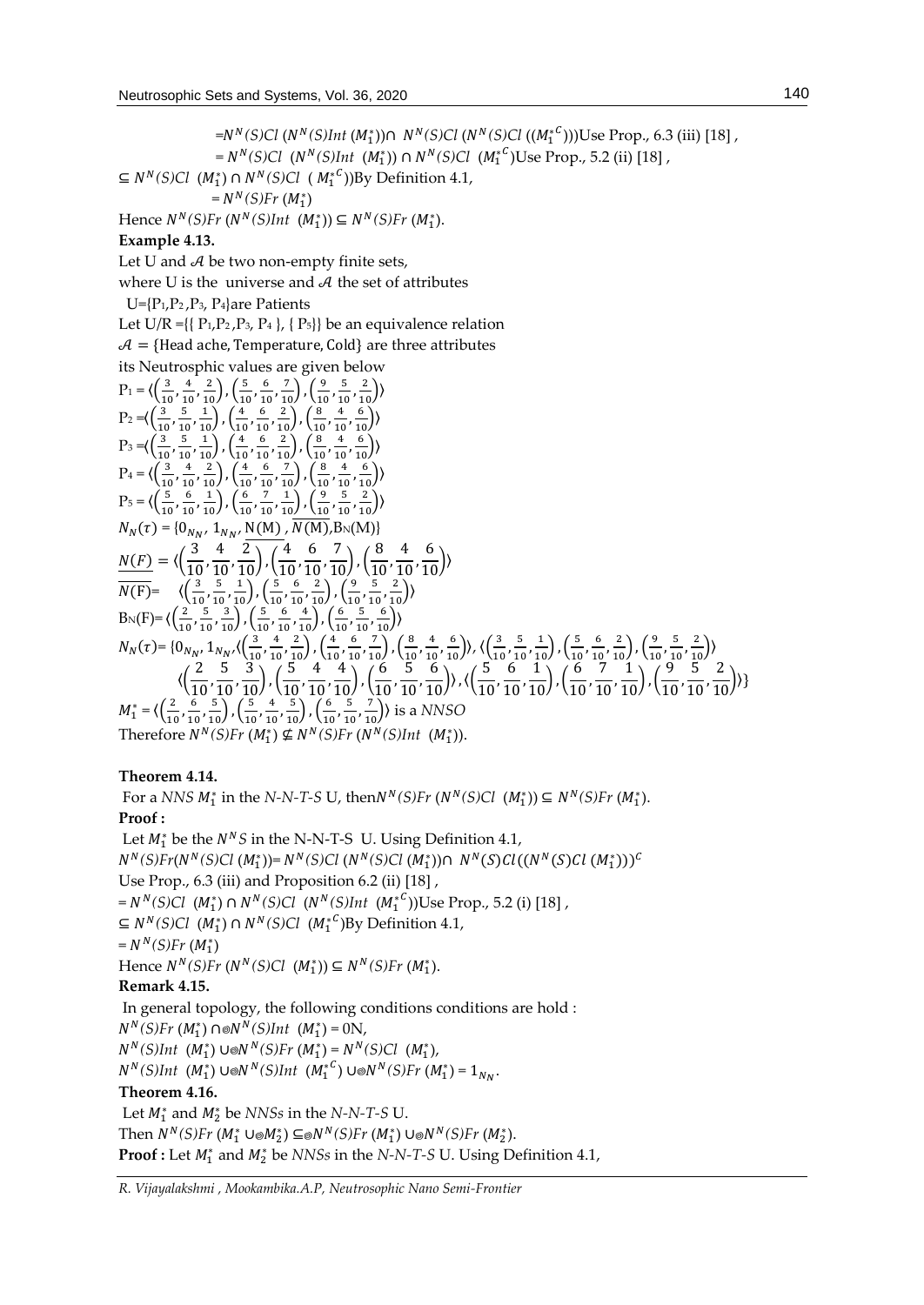$N^{N}(S)$ *Fr* ( $M_{1}^{*}$  ∪⊚ $M_{2}^{*}$ ) =  $N^{N}(S)$ *Cl* ( $M_{1}^{*}$  ∪⊚ $M^{N}(S)$ *Cl* ( $M_{1}^{*}$  ∪  $M_{2}^{*}$ )<sup>*C*</sup>. By Propositon (2.4),  $=N^N(S)Cl$  ( $M_1^*$  ∪⊚ $M_2^*$ ) ∩⊚ $N^N(S)Cl$  ( $(M_1^{*C})$  ∩⊚ $(M_2^{*C})$ )Use Prop., 6.5 (i) and (ii) [18], ⊆⊚(*N*<sup>N</sup>(S)Cl (M<sup>\*</sup><sub>1</sub>) ∪⊚N<sup>N</sup>(S)Cl (M<sup>\*</sup><sub>2</sub>))∩ ( N<sup>N</sup>(S)Cl (M<sup>\*</sup><sup>C</sup>)∩ N<sup>N</sup>(S)Cl (M<sup>\*</sup><sup>C</sup>))  $= [ (N^N(S)Cl(M_1^*) \cup ∘ N^N(S)Cl (M_2^*) ) \cap ∘ N^N(S)Cl ((M_1^*{}^C] \cap [(N^N(S)Cl (M_1^*) \cup ∘ N^N(S)Cl (M_2^*) )$ ∩⊚ $N^N(S)Cl$   $(M_2^{\ast C})$ ]  $= [(N^N(S)Cl (M_1^*) \cap N^N(S)Cl (M_1^*^C)) \cup (N^N(S)Cl (M_2^*) \cap N^N(S)Cl (M_1^*^C))]$ ∩ [( $N^N(S)Cl (M_1^*) \cap N^N(S)Cl (M_2^{*C})$ ) ∪ ( $N^N(S)Cl (M_2^*) \cap N^N(S)Cl (M_2^{*C})$ )]By Definition 4.1,  $=[N^N(S)Fr (M_1^*) \cup \{ (N^N(S)Cl (M_2^*) \cap \{ N^N(S)Cl (M_1^*)\} ) \} \cap [(N^N(S)Cl (M_1^*) \cap \{ N^N(S)Cl (M_2^*) \} )$ U⊚ $N^N(S)Fr(M^*_2)$  ]  $=(N^N(S)Fr \ (M_1^*) \cup \text{W}^N(S)Fr \ (M_2^*)) \cap \text{P} [ (N^N(S)Cl \ (M_2^*) \cap N^N(S)Cl \ (M_1^{*C}) \cup \text{P} (N^N(S)Cl \ (M_1^*) \cap \text{P} N^N(S)Cl \text{P} (M_2^{*C}) ]$  $(M^{*^{\mathcal{C}}}_2)$  ) ]  $\subseteq \otimes N^N(S)$ Fr $(M_1^*) \cup \otimes N^N(S)$ Fr $(M_2^*)$ . *Hence*  $N^N(S)$ *Fr*  $(M_1^* \cup \text{®} M_2^*) \subseteq \text{®} N^N(S)$ *Fr*  $(M_1^*) \cup \text{®} N^N(S)$ *Fr*  $(M_2^*)$ . **Example 4.17.** Let U and  $A$  be two non-empty finite sets, where U is the universe and  $A$  the set of attributes U={P1,P2 ,P3, P4}are Patients Let  $U/R = \{ {P_1, P_2, P_3}, {P_4} \}$  be an equivalence relation  $A = {Temperature}$  are one attributes  $U/R = {P<sub>1</sub>} { P<sub>2</sub>, P<sub>3</sub>, P<sub>4</sub>}$  $P_1 = \langle \left( \frac{6}{10} \right.$  $\frac{6}{10}$ ,  $\frac{5}{10}$  $\frac{5}{10}, \frac{4}{10}$ )  $P_2 = \left\langle \frac{4}{10} \right\rangle$  $\frac{4}{10}$ ,  $\frac{5}{10}$  $\frac{5}{10}, \frac{7}{10}$ )  $P_3 = \langle \left( \frac{6}{10} \right.$  $\frac{6}{10}$ ,  $\frac{5}{10}$  $\frac{5}{10}, \frac{4}{10}$ )  $P_4 = \langle \left( \frac{3}{16} \right.$  $\frac{3}{10}$ ,  $\frac{5}{10}$  $\frac{5}{10}, \frac{6}{10}$ ). Then  $N_N(\tau) = \{0_{N_{N'}}\, 1_{N_{N'}}\, \frac{N(M)}{N(M)}, N(M), B_N(M)\}\,$  $N(F) = \left(\frac{4}{10}\right)$  $\frac{4}{10}$ ,  $\frac{5}{10}$  $\frac{5}{10}, \frac{7}{10}$ )  $\overline{N(F)} = \left(\frac{6}{10}\right)$  $\frac{6}{10}$ ,  $\frac{5}{10}$  $\frac{5}{10}, \frac{4}{10}$ )  $B_N(F)=\langle \left(\frac{6}{10}\right)^{10}\rangle$  $\frac{6}{10}$ ,  $\frac{5}{10}$  $\frac{5}{10}, \frac{4}{10}$ )  $N_N(\tau) = \{0_{N_N}, 1_{N_N}, \left(\frac{4}{10}\right)$  $\frac{4}{10}$ ,  $\frac{5}{10}$  $\frac{5}{10}, \frac{7}{10}$ ,  $\left(\frac{6}{10}\right)$  $\frac{6}{10}$ ,  $\frac{5}{10}$  $\frac{5}{10}, \frac{4}{10}$ ,  $\left(\frac{6}{10}\right)$  $\frac{6}{10}$ ,  $\frac{5}{10}$  $\frac{5}{10}, \frac{4}{10}$ ,  $\left(\frac{3}{10}\right)$  $\frac{3}{10}$ ,  $\frac{8}{10}$  $\frac{8}{10}, \frac{6}{10}\}$  $N_N(\tau) = \{0_{N_N}, 1_{N_N}, \left(\frac{4}{10}\right)$  $\frac{4}{10}$ ,  $\frac{5}{10}$  $\frac{5}{10}, \frac{7}{10}$ ,  $\left(\frac{6}{10}\right)$  $\frac{6}{10}$ ,  $\frac{5}{10}$  $\frac{5}{10}, \frac{4}{10}$ ,  $\left(\frac{3}{10}\right)$  $\frac{3}{10}$ ,  $\frac{5}{10}$  $\frac{5}{10}, \frac{6}{10}$ }  $M_1^* = \left(\frac{4}{10}\right)$  $\frac{4}{10}$ ,  $\frac{5}{10}$  $\left(\frac{5}{10},\frac{6}{10}\right), M_2^* = \left(\frac{6}{10}\right)$  $\frac{6}{10}$ ,  $\frac{5}{10}$  $\frac{5}{10}$ ,  $\frac{4}{10}$  are NN(S)C  $M_{1}^{*}$  ∪⊚ $M_{2}^{*}=\left(\frac{6}{10}\right)$  $\frac{6}{10}$ ,  $\frac{5}{10}$  $\frac{5}{10}, \frac{4}{10}$  $N^N(S)$ Fr  $(M_1^* \cup \mathcal{M}_2^*) \subseteq N^N(S)$ Fr  $(M_1^*) \cup \mathcal{N}^N(S)$ Fr  $(M_2^*)$ . **Theorem 4.18.** For any *NNSs*  $M_1^*$  and  $M_2^*$  in the *N-N-T-S* U,  $N^{N}(S)Fr (M_{1}^{*} \cap \text{®} M_{2}^{*}) \subseteq \text{®}(N^{N}(S)Fr (M_{1}^{*}) \cap \text{®} N^{N}(S)Cl (M_{2}^{*}) ) \cup (N^{N}(S)Fr (M_{2}^{*}) \cap \text{®} N^{N}(S)Cl (M_{1}^{*}) ).$ **Proof :** Let  $M_1^*$  and  $M_2^*$  be  $N^N Ss$  in the  $N^N TS$  U. Using Definition 4.1,  $N^{N}(S)$ *Fr*  $(M_{1}^{*} \cap M_{2}^{*}) = N^{N}(S)$ *Cl*  $(M_{1}^{*} \cap M_{2}^{*}) \cap M^{N}(S)$ *Cl*  $(M_{1}^{*} \cap M_{2}^{*})$ <sup>*C*</sup>Use Prop., 3.2 (1) [18],  $=N^N(S)Cl$  (M<sup>\*</sup><sub>1</sub> ∩@M<sup>\*</sup><sub>2</sub>) ∩@N<sup>N</sup>(S)Cl ((M<sup>\*</sup><sub>1</sub><sup>C</sup>) ∪@(M<sup>\*</sup><sub>2</sub><sup>C</sup>)) Use Prop., 6.5 (ii) and (i) [18] , ⊆⊚(*N*<sup>N</sup>(S)Cl (M<sub>1</sub><sup>\*</sup>)∩ *N*<sup>N</sup>(S)Cl (M<sub>2</sub><sup>\*</sup>))∩ (*N*<sup>N</sup>(S)Cl ((M<sub>1</sub><sup>εC</sup>))∪ *N*<sup>N</sup>(S)Cl ((M<sub>2</sub><sup>ε</sup>C)))  $= [ (N^N(S)Cl \t(M_1^*) \cap ∘ N^N(S)Cl \t(M_2^*) ) \cap ∘ N^N(S)Cl \t((M_1^{*^C}] \cup [ (N^N(S)Cl \t(M_1^*) \cap ∘ N^N(S)Cl \t(M_2^*) )$  $\cap \text{®}N^N(S)Cl$  ( $M_2^{*C}$ ) ] By Definition 4.1,  $=(N^N(S)Fr (M_1^*) \cap N(N^*(S)Cl (M_2^*)) \cup N(N^*(S)Fr (M_2^*) \cap N^N(S)Cl (M_1^*))$  $H$ ence  $N^N(S)Fr (M_1^* \cap \otimes M_2^*) \subseteq \otimes (N^N(S)Fr (M_1^*) \cap \otimes N^N(S)Cl (M_2^*)) \cup (N^N(S)Fr (M_2^*) \cap \otimes N^N(S)Cl (M_1^*)$ ). **Corollary 4.19** For any *NNSs*  $M_1^*$  and  $M_2^*$  in the *N-N-T-S* U,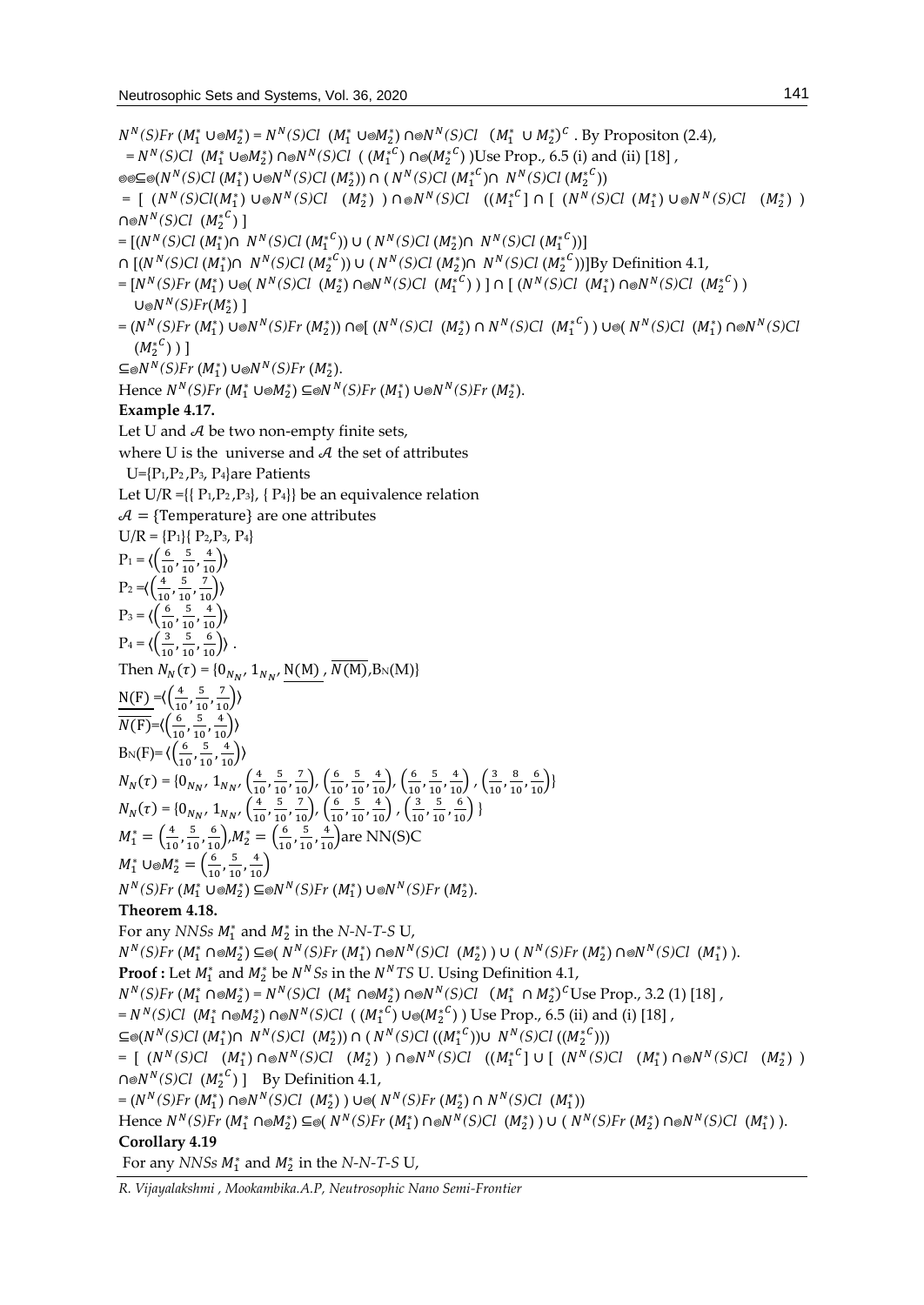$N^{N}(S)$ Fr  $(M_{1}^{*} \cap \otimes M_{2}^{*}) \subseteq \otimes N^{N}(S)$ Fr  $(M_{1}^{*}) \cup \otimes N^{N}(S)$ Fr  $(M_{2}^{*})$ . **Proof :** Let  $M_1^*$  and  $M_2^*$  be *NNSs* in the *N-N-T-S* U. Using Definition 4.1,  $N^{N}(S)$ *Fr*  $(M_{1}^{*} \cap M_{2}^{*}) = N^{N}(S)$ Cl  $(M_{1}^{*} \cap M_{2}^{*}) \cap M^{N}(S)$ Cl  $(M_{1}^{*} \cap M_{2}^{*})^{C}$  Use Prop., 3.2 (1) [18],  $=N^N(S)Cl$   $(M_1^* \cap \otimes M_2^*) \cap \otimes N^N(S)Cl$   $((M_1^{*C}) \cup \otimes (M_2^{*C}) )$ , ⊆⊚(*N*<sup>N</sup>(S)Cl (M<sub>1</sub><sup>\*</sup>)∩ *N*<sup>N</sup>(S)Cl (M<sub>2</sub><sup>\*</sup>))∩ ( N<sup>N</sup>(S)Cl ((M<sub>1</sub><sup>\*C</sup> ∪⊚N<sup>N</sup>(S)Cl ((M<sub>2</sub><sup>\*C</sup>)))  $=(N^N(S)Cl \quad (M_1^*) \cap \text{N}(S)Cl \quad (M_2^*) \cap \text{N}(S)Cl \quad ((M_1^{*C}) \cup \text{N}(N^N(S)Cl(M_1^*) \cap \text{N}(S)Cl \quad (M_2^*) \cap \text{N}(S)Cl)$  $((M_2^{\ast}}^{\mathcal{C}}))$  ) By Definition 4.1,  $=(N^N(S)Fr \ (M_1^*) \cap \text{N}^N(S)Cl \quad (M_2^*)$ ) Unit  $N^N(S)Cl \quad (M_1^*) \cap \text{N}^N(S)Fr \ (M_2^*)) \subseteq \text{N}^N(S)Fr \ (M_1^*) \cup \text{N}^N(S)Fr$  $(M_2^*).$ *Hence*  $N^N(S)Fr$  *(* $M_1^* \cap \text{®} M_2^*$ *) ⊆®* $N^N(S)Fr$  *(* $M_1^*$ *) ∪®* $N^N(S)Fr$  *(* $M_2^*$ *).* **Theorem 4.20** For any *NNS*  $M_1^*$  in the *N-N-T-S* U, (1)  $N^N(S)Fr(N^N(S)Fr(M_1^*))\subseteq \text{⊌}N^N(S)Fr(M_1^*),$ (2)  $N^N(S)Fr(N^N(S)Fr(N^N(S)Fr(M_1^*))) \subseteq ∘N^N(S)Fr(N^N(S)Fr(M_1^*)).$ **Proof :** (1) Let  $M_1^*$  be the *NNS* in the N-N-T-S U. Using Definition 4.1,  $N^N(S)Fr(N^N(S)Fr(M_1^*))=N^N(S)Cl(N^N(S)Fr(M_1^*))\cap ⊗ N^N(S)Cl((N^N(S)Fr(M_1^*))^C(N^N(S)Fr(M_1^*))$ By Definition 4.1,  $=N^N(S)Cl$   $(N^N(S)Cl$   $(M_1^*) \cap \otimes N^N(S)Cl$   $(M_1^{*^C})$ )  $\cap N^N(S)Cl$   $(((N^N(S)Cl (M_1^*) \cap N^N(S)Cl ((M_1^{*^C})) )^C)$ Use Prop., 6.3 (iii) and 6.2 (ii) [18] ,  $\subseteq$  ©( N<sup>N</sup>(S)Cl (N<sup>N</sup>(S)Cl (M<sup>+</sup><sub>1</sub>)) ∩ ⊚N<sup>N</sup>(S)Cl (N<sup>N</sup>(S)Cl ((M<sup>+</sup><sub>1</sub><sup>c</sup>))) ) ∩ N<sup>N</sup>(S)Cl (N<sup>N</sup>(S)Int ((M<sup>+</sup><sub>1</sub><sup>c</sup>)) ∪⊚*N<sup>N</sup>(S)Int* (*M*<sub>1</sub><sup>\*</sup>))Use Prop., 6.3 (iii) [18],  $=(N^N(S)Cl \ (M_1^*) \cap \text{N}^N(S)Cl \ (M_1^{*^C}))$ )  $\cap \text{N}^N(S)Cl \ (N^N(S)Int(M_1^{*^C})) \cup \text{N}^N(S)Cl \ (N^N(S)Int(M_1^*))$  $\subseteq \otimes N^N(S)Cl \ (M_1^*) \cap \otimes N^N(S)Cl \ (M_1^{*^C})$ ) By Definition 4.1,  $=N^N(S)Fr(M_1^*)$ Therefore  $N^N(S)$ Fr  $(N^N(S)$ Fr  $(M_1^*))$  ⊆⊗ $N^N(S)$ Fr  $(M_1^*)$ .(2) By Definition 4.1,  $N^N(S)$ Fr ( $N^N(S)$ Fr ( $N^N(S)$ Fr ( $M_1^*$ ))) =  $N^N(S)$ Cl ( $N^N(S)$ Fr ( $N^N(S)$ Fr ( $M_1^*$ ))) ∩⊚ $N^N(S)$ Cl (( $N^N(S)$ Fr  $(N^N(S)Fr\ (M_1^*)))^C$ Use Prop., 6.3 (iii) [18] ,  $\subseteq \otimes (N^N(S)Fr(N^N(S)Fr(N^*_{1}))) \cap \otimes N^N(S) Cl \quad ((N^N(S)Fr(N^N(S)Fr(N^*_{1})))^C) (N^N(S)Fr(N^N(S)Fr(N^*_{1}))))$  $\subseteq$ ⊗N<sup>N</sup>(S)Fr (N<sup>N</sup>(S)Fr (M<sup>\*</sup><sub>1</sub>)). Hence  $N^N(S)Fr(N^N(S)Fr(N^N(S)Fr(M_1^*))) \subseteq \otimes N^N(S)Fr(N^N(S)Fr(M_1^*)$ ).

# **Conclusion**

This research article shared some fundmental properties of introduce the Neutrosophic Nano semi-frontier .This concepts for further research will be on elaborating the structure of Neutrosophic Nano topology to more new classes of weak and strong forms of nano-open sets, new classes of generalized sets and new classes of continuous functions.There is further scope of launching into wider applications of Neutrosophic nano topology in different branches of Sciences and Humanities.

**Funding: This research received no external funding.**

**Acknowledgments: The authors are highly grateful to the Referees for their constructive suggestions.** 

**Conflicts of Interest: The authors declare no conflict of interest**